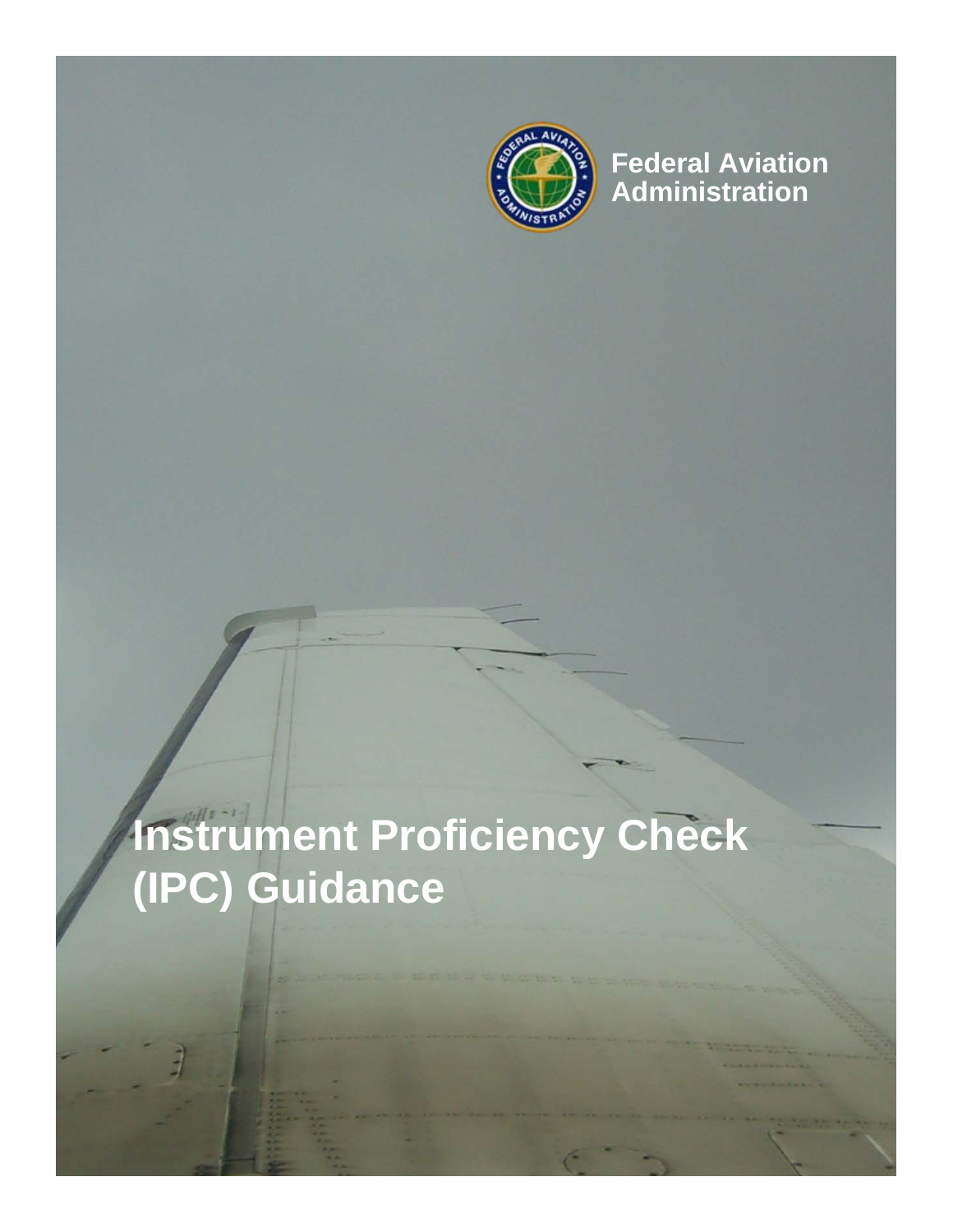# **Table of Contents**

|                                                                                                                                                            | Ϊij                                                |
|------------------------------------------------------------------------------------------------------------------------------------------------------------|----------------------------------------------------|
|                                                                                                                                                            | 1                                                  |
|                                                                                                                                                            | $\overline{2}$                                     |
|                                                                                                                                                            | $\overline{2}$<br>$\overline{2}$<br>$\overline{2}$ |
|                                                                                                                                                            | 3                                                  |
|                                                                                                                                                            | 3<br>$\,6$<br>$\overline{7}$<br>10<br>12           |
|                                                                                                                                                            | 13                                                 |
|                                                                                                                                                            | 14<br>14<br>14                                     |
|                                                                                                                                                            | 15                                                 |
|                                                                                                                                                            | 16                                                 |
|                                                                                                                                                            | 16<br>16<br>16                                     |
|                                                                                                                                                            | 17                                                 |
| Appendix 2 - Pilot's Instrument Experience Summary<br>Appendix 6 - Regional / Seasonal Factors List<br>Appendix 7 - Instrument Training & Proficiency Plan | 18<br>22<br>23<br>27<br>28<br>29<br>30<br>31       |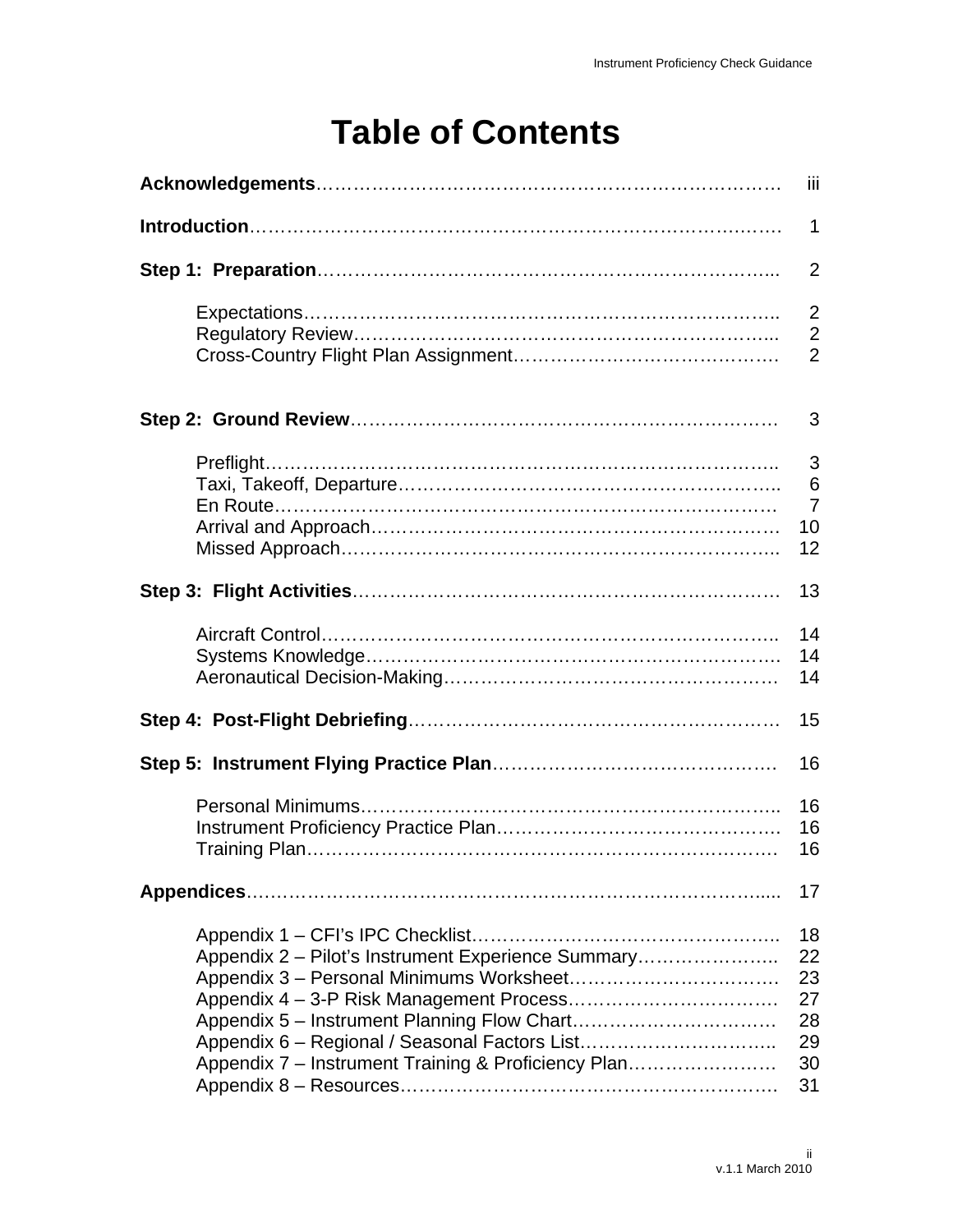### **Acknowledgements**

This guide has been developed with assistance, contributions, and suggestions from a number of general aviation pilots and flight instructors. Special thanks are due to Terry Brewer, Columbia Aircraft; Mike Coligny, AeroSimulators USA; Mike Gaffney, Skyline Aeronautics; Ron Galbraith, RGAviation; Mike Gilbert, Aviation Adventures; Sandy & JoAnn Hill, NAFI; Cliff Izer, Professional Aviation Services LLC; Lynn Jensen, Jensen Consulting; David Klueter; Dr. Lissa Klueter; Roger Sharp, Cessna Aircraft; Doug Stewart, DSFI; Howard Stoodley, Manassas Aviation Center; and Max Trescott, SJFlight, and members of the General Aviation Joint Steering Committee's Personal Aviation Subgroup.

It is intended to be a living document that incorporates comments, suggestions, and ideas for best practices from GA instructors like you. Please direct comments and ideas for future iterations to: [susan.parson@faa.gov](mailto:susan.parson@faa.gov).

Happy – and safe – flying!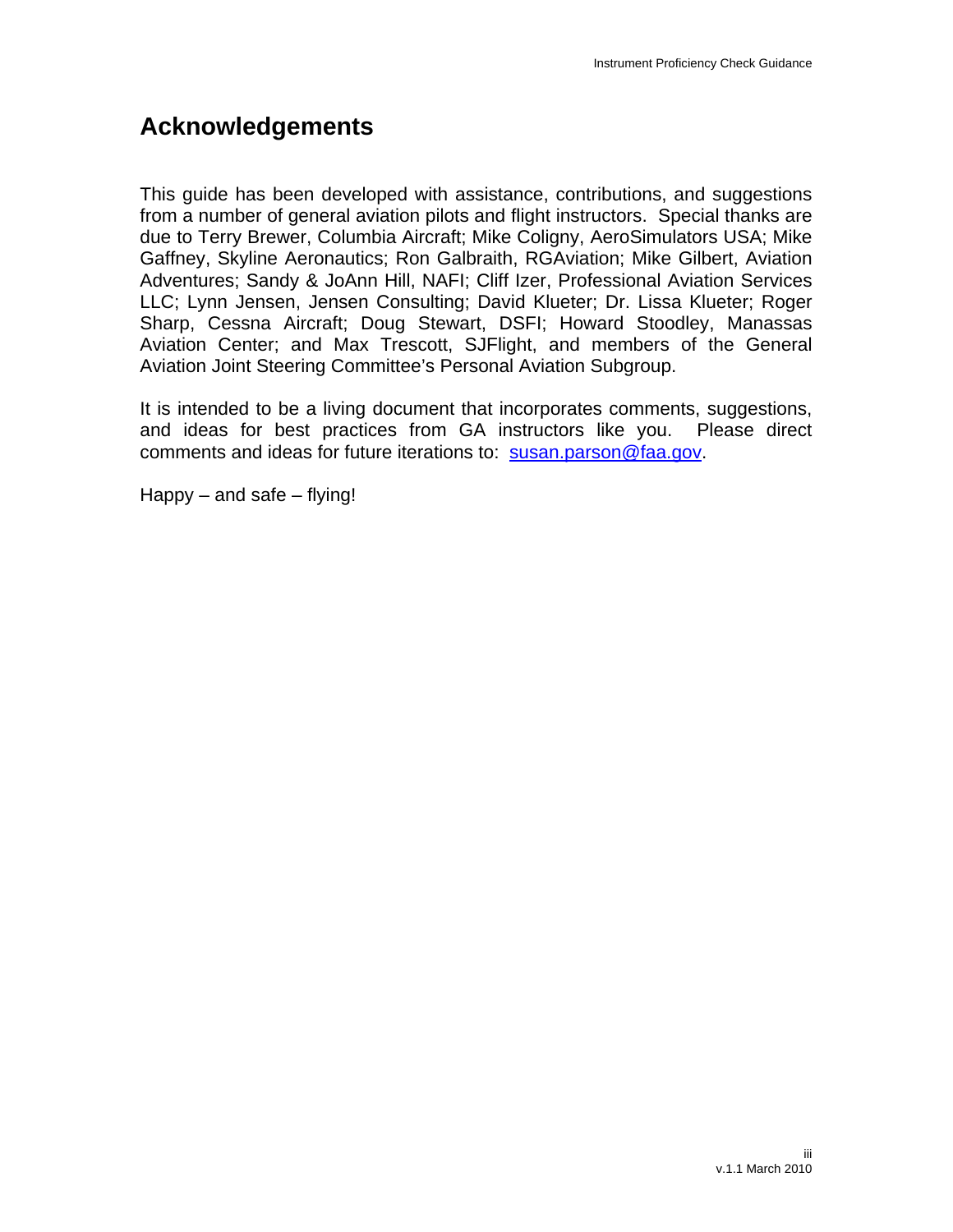### **Introduction**

The certificated flight instructor (CFI) performs one of the most vital and influential roles in aviation, because the aviation educator's work matters not just for the individual pilot, but for every passenger who entrusts his or her life to that pilot's knowledge, skill, and judgment.

The instrument flight instructor  $-$  the so-called "double-eye"  $-$  carries an even greater responsibility. Weather is still the factor most likely to result in aviation accidents with fatalities. Notwithstanding the common reminder that the instrument rating is not an "all weather license," the CFI-I's endorsement for instrument privileges attests that the pilot has the knowledge and skill to operate safely in instrument meteorological conditions (IMC) during all phases of flight.

Two special challenges arise for the CFI-I who administers the instrument proficiency check (IPC) described in 14 CFR 61.57(d). The CFI-I who trains a pilot for the initial instrument rating can develop a comprehensive picture of that pilot's instrument flying knowledge, skills, and judgment, usually in an aircraft familiar to both the CFI-I and the trainee. By contrast, an IPC more often requires short-term evaluation of an unknown pilot, possibly with the added challenge of an unfamiliar aircraft and/or avionics, particularly in technically advanced aircraft. In addition, the IPC is not always conducted in the "real-world" IMC flying environment.

To ensure that the IPC serves the purpose for which it was intended, the current version of the Practical Test Standards (PTS) for the instrument rating (FAA-S-8081-4D effective October 1, 2004) stipulates that the flight portion of an IPC must include certain aeronautical tasks specific to instrument flying. This guide offers additional (optional) guidance, with special emphasis on conducting a thorough ground review and on administering IPCs in aircraft with advanced avionics. The goal is to help the CFI-I determine that a pilot seeking an IPC endorsement has both the knowledge and skills for safe operation in all aspects of instrument flying.

This guide is also designed as a companion to the FAA's *Conducting an Effective Flight Review*, which offers optional guidance to CFIs on administering the flight review required by 14 CFR 61.56.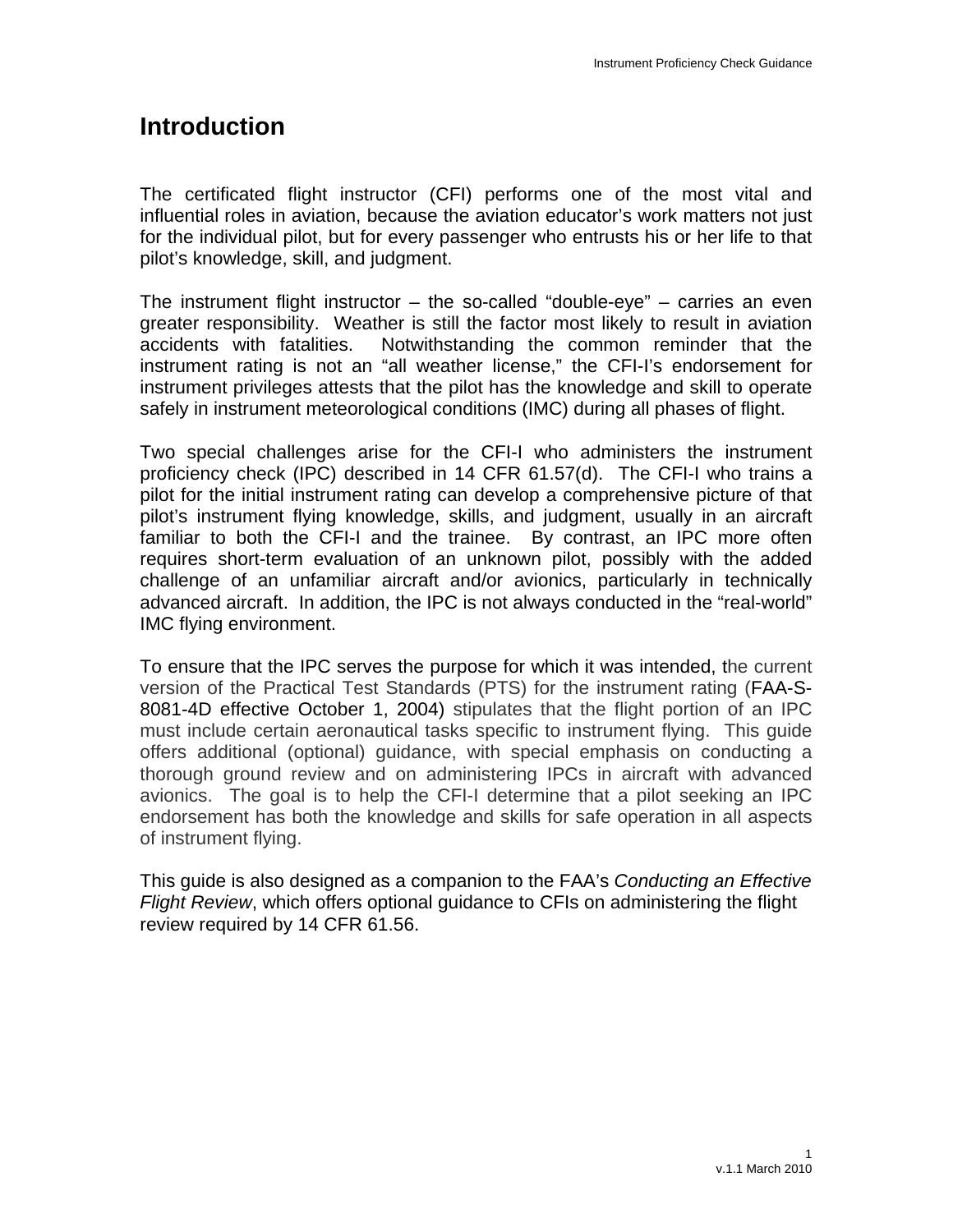### **Step 1: Preparation**

*Expectations*: Regulations for the flight review (14 CFR 61.56) require a minimum of one hour of ground training and one hour of flight training. While 14 CFR 61.57(d) does not stipulate a minimum time requirement for the IPC, a good rule of thumb is to plan at least 90 minutes of ground time and at least two hours of flight time for a solid evaluation of the pilot's instrument flying knowledge and skills. Depending on the pilot's level of instrument experience and currency, you may want to plan on two or more separate sessions to complete an IPC. For pilots with little or no recent instrument flying experience, it is a good idea to schedule an initial session in an appropriate aircraft training device (ATD).

*Regulatory Review*: The regulations (14 CFR 61.57(d)) state that an IPC must include "a representative number of tasks required by the instrument rating practical test." A thorough IPC should cover general operating and flight rules for IFR as set out in 14 CFR Part 91 and in the *Aeronautical Information Manual* (AIM). To make the best use of ground time, ask the pilot to review the *Instrument Procedures Handbook (FAA-H-8261-1A)*, *Instrument Flying Handbook (FAA-H-8083-15)*, and *Aviation Weather and Weather Services* in advance of your session. Remind the pilot to bring current copies of documents such as the instrument rating PTS, FAR/AIM, charts (en route and instrument approach procedures), Airport/Facility Directory (A/FD), and Pilot's Operating Handbook (POH) or Airplane Flight Manual (AFM) for the aircraft to be used.

As part of the IPC preparation process, you may want to ask the pilot to complete the IPC Prep Course available in the Aviation Learning Center at [www.faasafety.gov.](http://www.faasafety.gov/) This online course lets the pilot review material at his or her own pace and focus attention on areas of particular interest.

*Cross-Country Flight Plan Assignment*: Because IFR flying is almost always for transportation purposes, structuring the IPC as an IFR cross-country – ideally one representative of the pilot's typical IFR flying -- is an excellent way to evaluate real world instrument flying skills. The airport(s) to be used should have published instrument approach procedures. The flight plan should include consideration of all preflight planning elements required by 14 CFR 91.103, as well as appropriate instrument departure, arrival, and approach procedures. It should be based on a standard weather briefing for the day of the discussion and flight. If the ground and flight portions take place on different days, the pilot should have current weather for each session.

To ensure a thorough evaluation of the pilot's weather interpretation and analysis skills – especially if the weather for the actual IPC is MVFR or better – your own advance preparation might include obtaining a weather briefing for the assigned route on an IFR or low IFR (LIFR) day. You can either provide this IFR briefing to the pilot for advance analysis, or present it during the session for an on-thespot review and evaluation.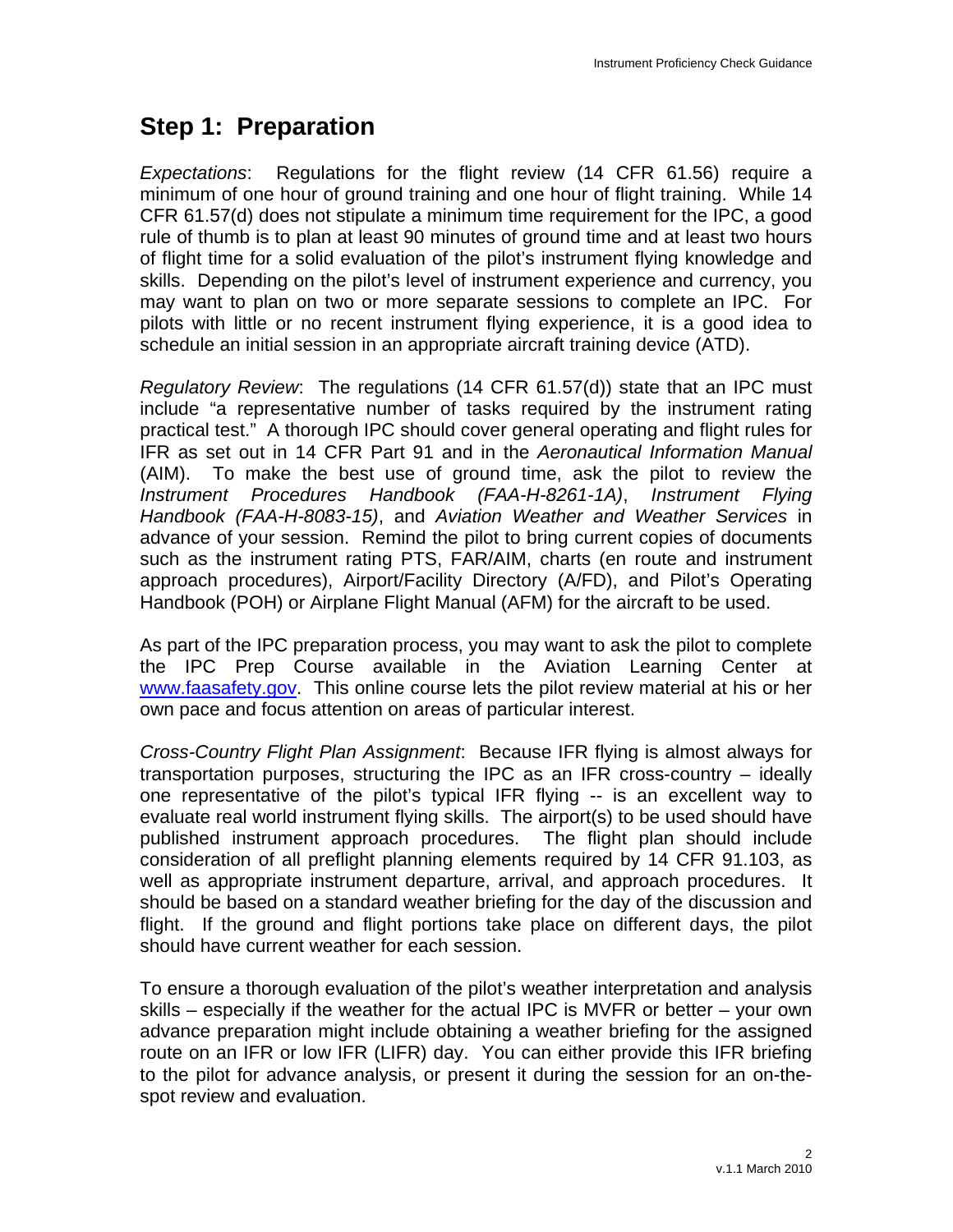### **Step 2: Ground Review**

Knowledge is key to safe instrument operation, but it needs to be much deeper than the ability to recite rules and regulations. Scenario-based training is a very effective way to test a pilot's knowledge in the context of real-world IFR flying, so consider using the pre-assigned XC flight plan as a basis for both the ground review and the actual flight. A good ground review technique is to work through rules and "real world" procedures related to each phase of flight from departure to the destination airport. Topics to cover include the following:

9 *Preflight (14 CFR 91.103)* 

For a flight under IFR, the pilot must become familiar with "all available information." For the pre-assigned flight plan, the pilot should be able to address the following topics:

### **Weather (standard briefing)**

- o **Describe** weather for departure, en route, and arrival, to include discussion of forecast convective activity or freezing levels/cloud bases along the intended route. For example: "Conditions for departure are VFR, but we will encounter MVFR and IFR conditions en route. Conditions for ETA at destination are IFR. There is no convective activity in the forecast, but the freezing level is expected to be just above the filed altitude."
- o **Evaluate** current/forecast weather in terms of**:**
	- **Personal minimums**
	- **Aircraft equipment**
	- **Terrain / obstacle avoidance**
	- Distance, time, and fuel to nearest VFR conditions

### **Expected performance & equipment required (airworthiness)**

- o **Determine** that aircraft is appropriately equipped for proposed flight (14 CFR 91.205(d), 14 CFR 19.171, Kinds of Operations Equipment List (KOEL) if provided in the Aircraft Flight Manual (AFM)).
- o **Calculate** expected aircraft performance (takeoff/landing distances and cruise performance) under known and forecast conditions.
- o **Describe** operation and failure modes of installed equipment (e.g., GPS, autopilot, avionics), and appropriate pilot response (including the requirement to report failures to ATC).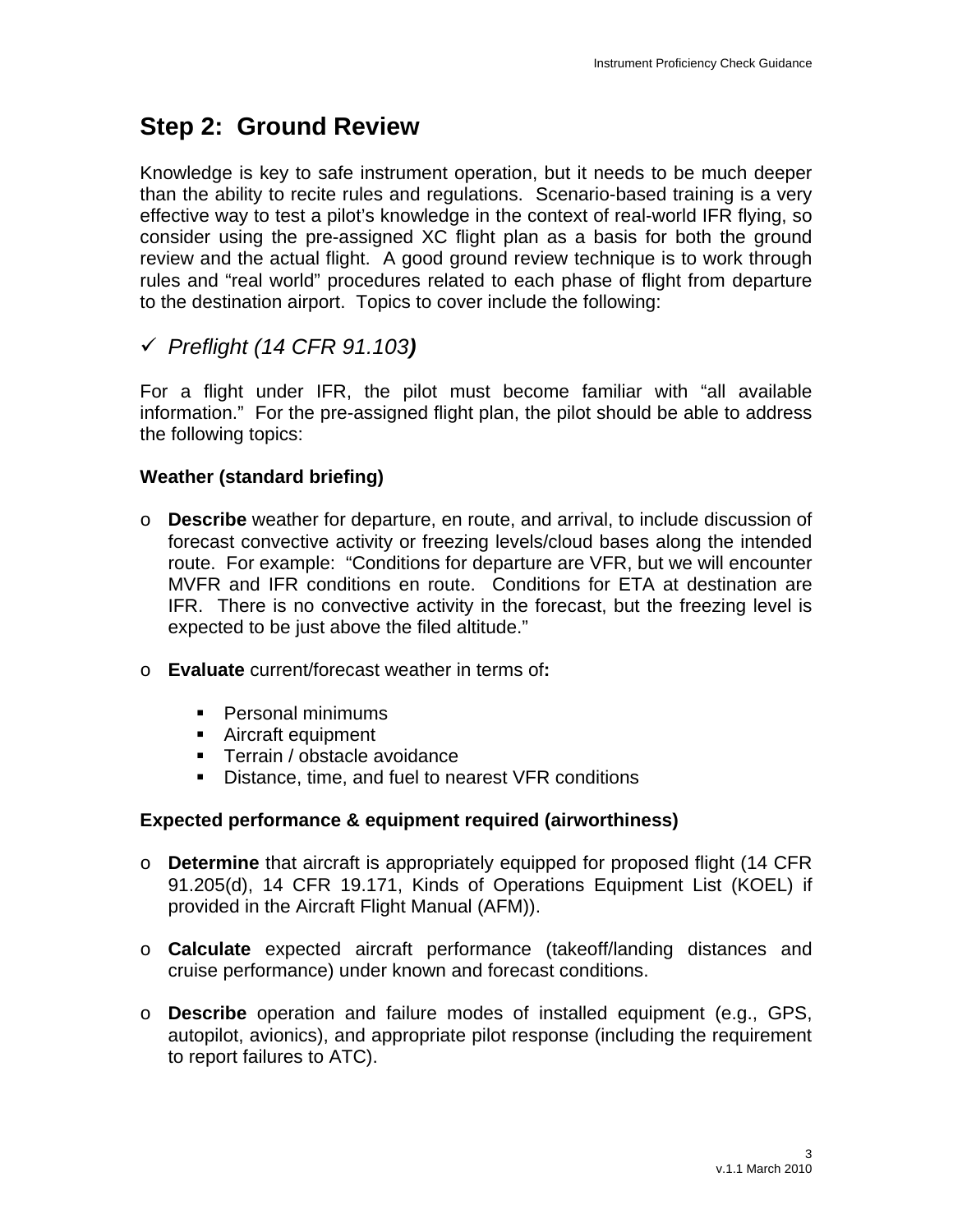#### **Alternatives**

- o **Determine** if weather requires filing an alternate and, if so:
- o **Designate** alternates that are not only "legal," but also appropriate to conditions, pilot experience, needs, etc. If planning to fly a GPS approach to the destination, consider the need to have a non-GPS approach at the alternate unless there is a WAAS-capable GPS. Can the pilot identify viable alternatives for every 25-30nm along the route? Does he or she establish "tripwire" conditions related to personal minimums as triggers for diversion?

#### **Length / lighting of runways to be used**

- o **Determine** that available runway length is at least 150% of values shown in the POH/AFM, or at least 200% of the POH/AFM numbers for a wet, icy, or otherwise contaminated runway.
- o **Explain** LAHSO procedures (*AIM* 4-3-11), if in effect at the airport(s) to be used.
- o **Describe** expected lighting, including lighting as it applies to descent below MDA or DA (14 CFR 91.175).

#### **Traffic delays**

- o **Determine** whether traffic delays might require holding, and
- o **Describe** holding procedures (AIM 5-3-7). During this part of the review, you may want to give the pilot a practice holding clearance and have him or her explain how the entry would be made from the en route heading to the holding fix. For aircraft equipped with GPS moving map navigators, does the pilot understand how to set up and use this equipment to fly a non-published ("random") holding pattern?

#### **How much fuel is required**

- o **Calculate** fuel requirements sufficient to fly approaches at both the destination and alternate, and
- o **Decide** on the amount of reserve fuel (e.g., legal reserve plus safety margin appropriate to reported and forecast weather conditions).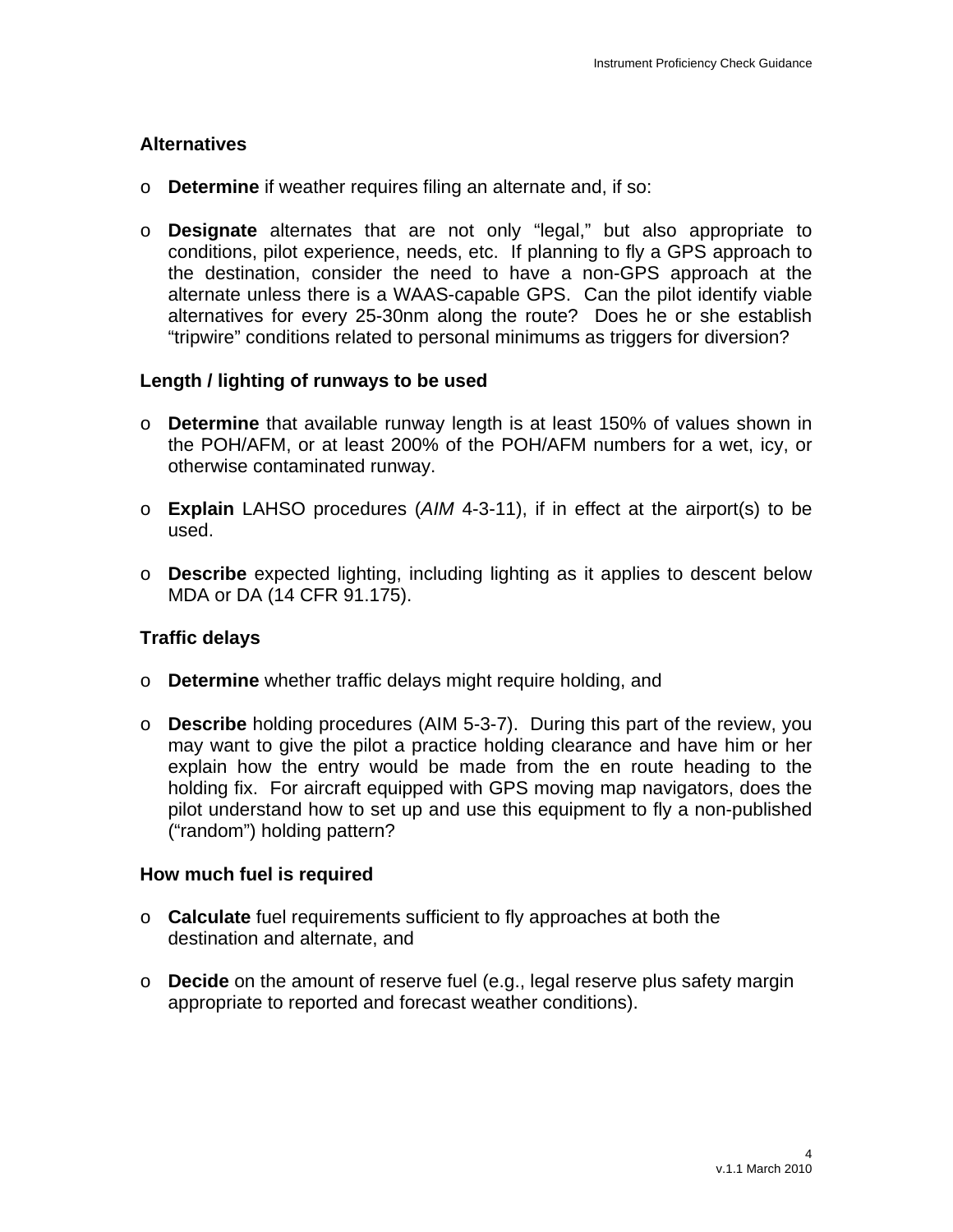### **Risk Management and Personal Minimums**

The ground discussion should include all risk factors that affect the planned flight, as well as the types of trips the pilot typically flies. The PAVE checklist is one way to make a structured identification and analysis. For example:

**Pilot:** general health, physical / mental / emotional state; proficiency, currency)

**A**ircraft: airworthiness, equipment, performance capability

en**V**ironment: weather hazards, terrain, airports / runways to be used, conditions

**E**xternal pressures: meetings, people waiting at destination, etc.

For each risk factor identified, ask the pilot what strategies can be used to mitigate or eliminate the hazards. This part of the IPC also offers an excellent opportunity to discuss personal minimums, and to help the pilot complete a personal minimums worksheet if he or she has never done so.

*Personal Minimums Checklist*: One of the most important concepts to convey is that safe pilots understand the difference between what is "legal" in terms of the regulations, and what is "smart" or "safe" in terms of pilot experience and proficiency. For this reason, assistance in completing a Personal Minimums Checklist tailored to the pilot's individual circumstances is perhaps the single most important "takeaway" item you can offer. Use the Personal Minimums Development Worksheet in Appendix 3 to help the pilot work through some of the questions that should be considered in establishing "hard" personal minimums, as well as in preflight and in-flight decision-making for flight under IFR.

It may also be helpful to include key findings from accident data. For example, instrument pilots should be aware that non-precision approaches have an accident rate five times great than precision approaches. Circling approaches, particularly at night, also increase risk, so the pilot should consider such factors as how much of a tailwind can be acceptable in lieu of a circling approach.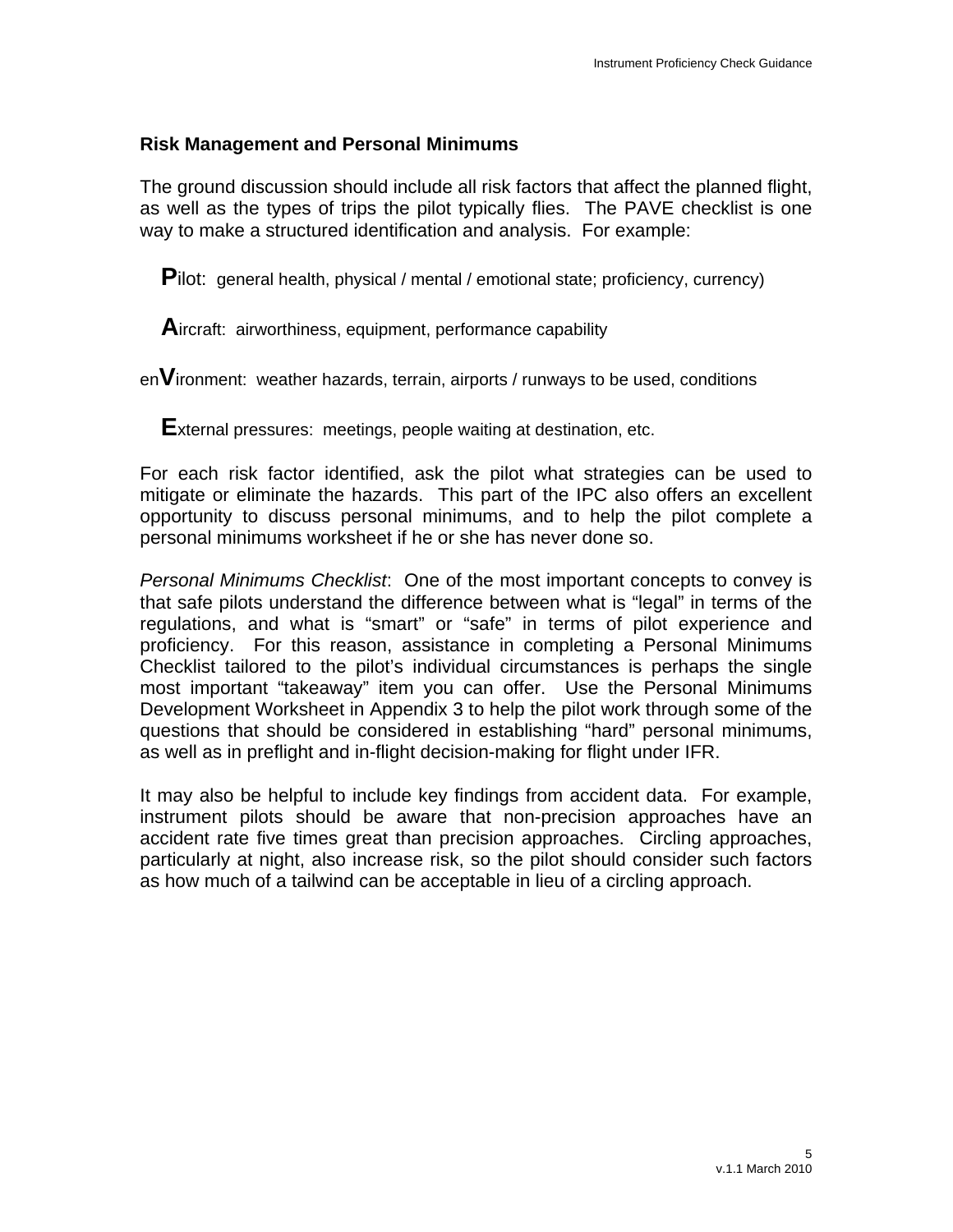### 9 *Taxi, Takeoff and Departure*

Even at a familiar airport, departure under instrument meteorological conditions can be challenging. Topics to cover in this part of the review include:

### **Taxi Procedures and Runway Incursion Avoidance**

One of the FAA's top priorities is to reduce the frequency of runway incursions and the risk of a runway collision, so be sure that the pilot can correctly identify airport markings. Give the pilot a practice taxi clearance from ramp to runway, and ask him or her to show you on the airport diagram how to execute it. If the airports to be used have only a single runway, give the pilot taxi instructions for a more complex airport.

The [FAA's Runway Safety Office](http://www.faa.gov/runwaysafety/) (http://www.faa.gov/runwaysafety/) offers links to a number of resources available to help pilots operate safely on the airport surface. Sections 4-3-18 and 4-3-19 of the *Aeronautical Information Manual* (*AIM*) also offer guidance on safe taxi procedures, including taxi during low visibility conditions.

### **Instrument Departures (AIM 5-2-7)**

All departure procedures (DPs) provide a way to depart the airport and transition safely to the en route structure, but proficient instrument pilots need to understand the difference between obstacle departure procedures (ODPs) and standard instrument departure procedures (SIDs). If the airport to be used has a SID, ask the pilot to explain how he or she would file and fly that specific procedure. Other questions to ask:

*Obstacle Departure Procedures*:

- o What is an ODP, and where do you find it?
- o What functions does the ODP serve?
- o Do you need an ATC clearance to fly an ODP?
- o Can ATC assign an ODP for departure from a non-towered airport?
- o When should you fly an ODP?
- o When departing from an airport without an ODP or SID, how will you ensure terrain/obstacle clearance until reaching a published MEA?

#### *Standard Instrument Departure Procedures*:

- o What is a SID, and where do you find it?
- o What functions does the SID serve?
- o Can you fly a SID without ATC clearance?
- $\circ$  How do you file a SID (e.g., how is it stated in the flight plan)?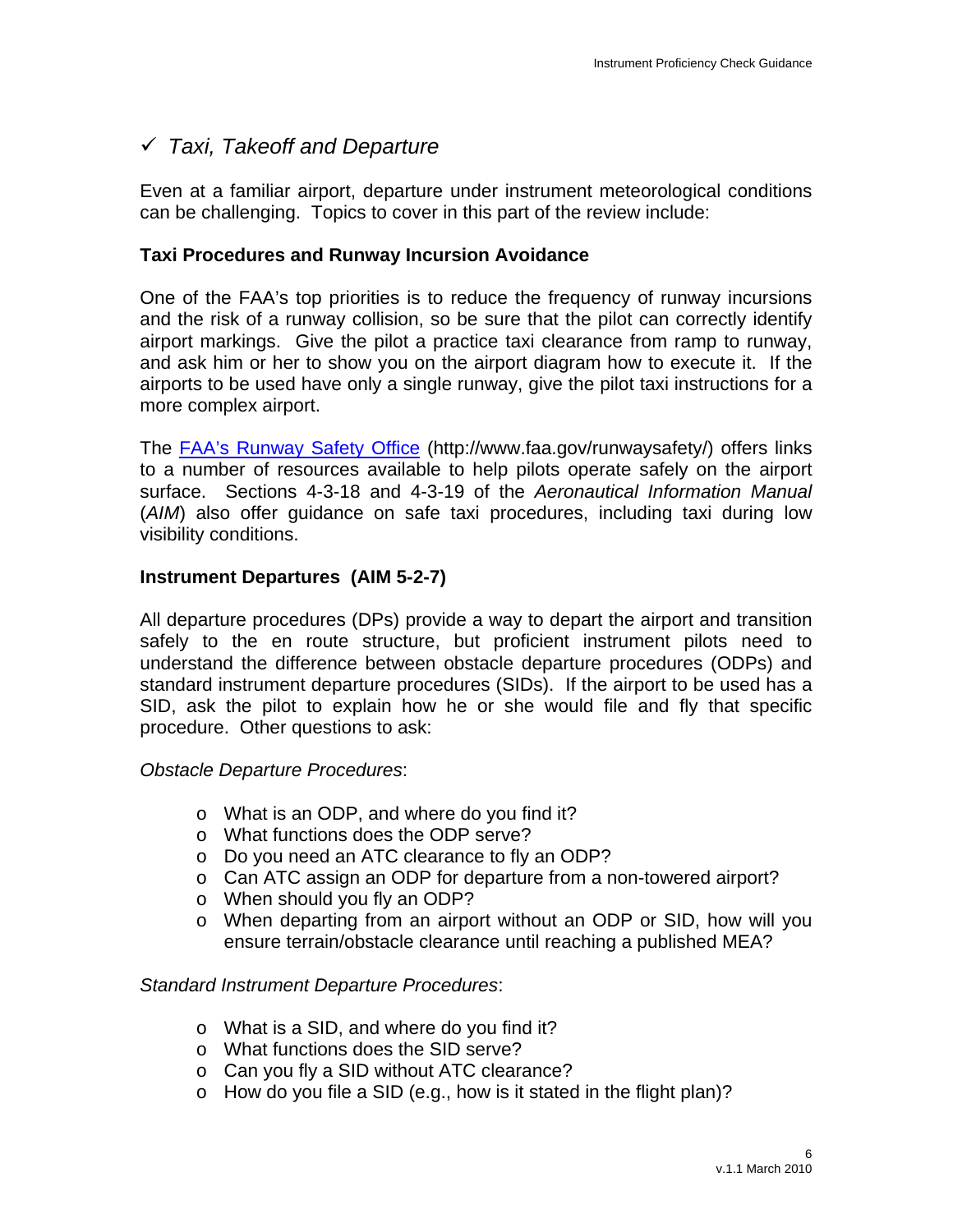### 9 *En Route*

Topics to review in connection with en route IFR operations include the following:

### **Airways and Route Systems**

Using the proposed route of flight on the appropriate IFR en route chart, ask the pilot to talk you through the journey. Be sure that the pilot is familiar with standard terms and symbols (e.g., MEA, MOCA, MORA, COP). Most pilots are familiar with the airway system defined by VOR facilities, but if your client flies with area navigation (RNAV) equipment, be sure to review the material in AIM 5- 3-4 and AIM 5-1-8(d) on RNAV routes. Questions to ask:

- o What is a published RNAV (Q) route, and who can use it?
- o What is an "unpublished" RNAV route, and when can you fly it?
- o What is the Magnetic Reference Bearing (MRB), and what are the limitations on its use?

### **En Route Navigation (AIM 1-1-19)**

This portion of the ground review should focus on use of the specific navigational equipment installed in the aircraft to be used for the IPC. For IPCs in aircraft equipped with GPS moving map navigators, special emphasis topics include:

- o What requirements must your GPS meet before you can use it for IFR (e.g., equipment / installation approvals; operation in accordance with approved AFM or flight manual supplement, etc.).
- o Under what conditions can you use GPS in place of ADF or DME equipment?
- o Under what circumstances must you have (and use) means of navigation other than GPS?
- o What is RAIM, and when is it required?
- o What are GPS NOTAMs (1-1-19), and how do you find them?
- o Must your database be current?
- o How and where are GPS database updates logged?
- o How does course and distance information on a GPS navigation display differ from data presented on navigational charts and conventional instrumentation?

### **En Route Weather**

Since weather is at the heart of IFR flying, no IPC ground review can be complete without ensuring that the pilot is thoroughly familiar with sources of in flight weather information. A competent instrument pilot should know how to contact, address, and use the En Route Flight Advisory Service. As described in AIM 7-1-5, EFAS, or "Flight Watch," is a service specifically designed to provide timely, meaningful, and pertinent weather, as well as to collect and distribute pilot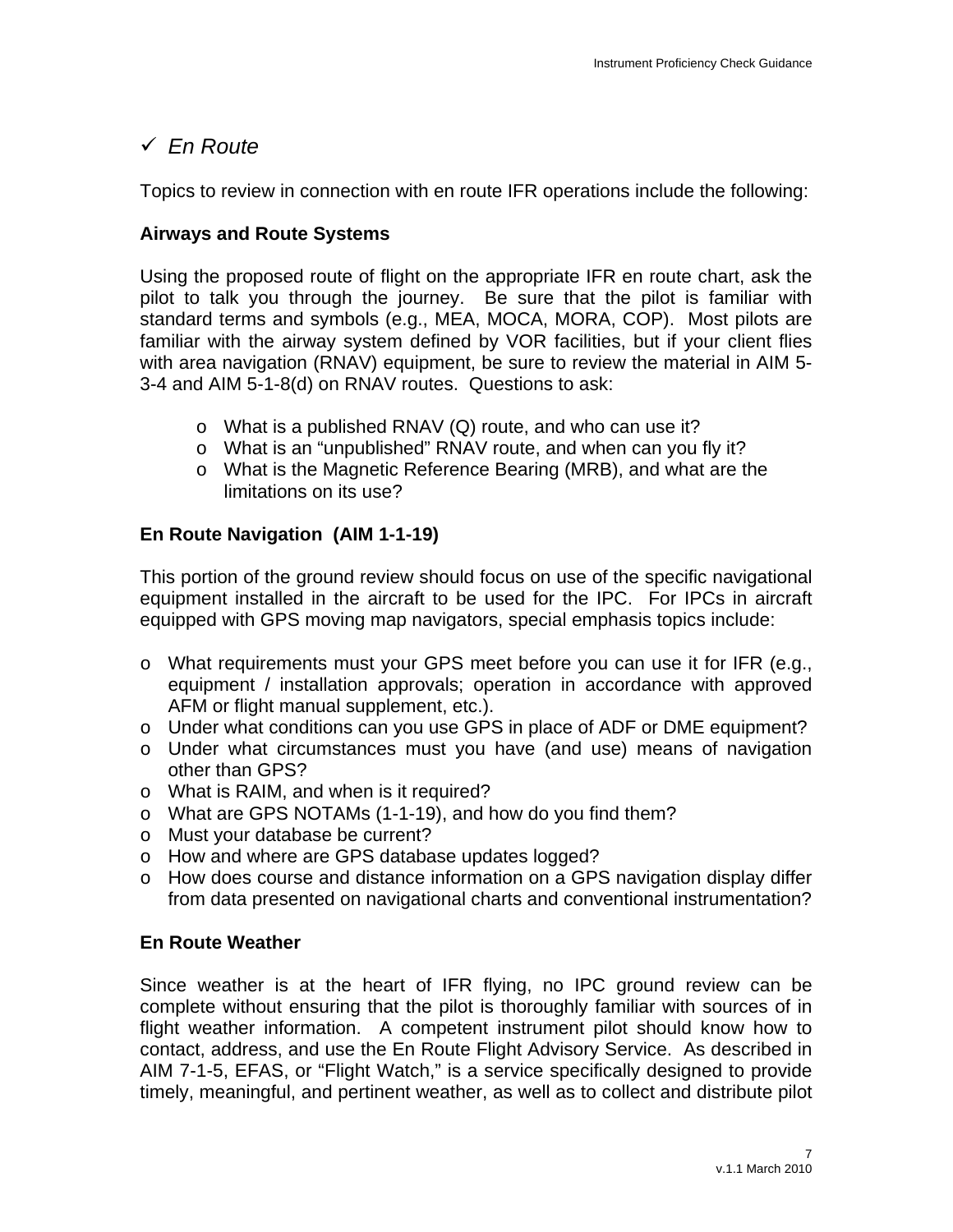reports (PIREPs). EFAS is available on 122.0 between 5,000 MSL and 17,500 MSL; frequencies for other altitudes are listed in the AIM. Pilots should also be familiar with AIM 7-1-15 on ATC In flight Weather Avoidance Assistance, including ATC descriptive terminology for convective activity and weather radar echoes. Be sure to note that there have been recent changes to the terminology that ATC uses to describe weather radar echoes.

Whether via approved installation or a portable handheld unit, weather datalink (AIM 7-1-11) provides both textual and graphical information that can help improve pilot situational awareness. While datalink has significant potential to improve GA safety, realization of these safety benefits depends heavily upon the pilot's understanding of the specific system's capabilities and limitations. With datalink, IFR pilots should pay particular attention to such system limitations as:

- o *Latency*. Where would you find the time stamp or "valid until" time on the particular datalink weather information displayed in the cockpit? (*Note: since initial processing and transmission of NEXRAD data can take several minutes, pilots should assume that datalink weather information will always be a minimum of seven to eight minutes older than shown on the time stamp and use datalink weather radar images for broad strategic avoidance of adverse weather.)*
- o *Coverage*. What coverage limitations are associated with the type of datalink network being used? (*For example, ground-based systems that require a line-of-sight may have relatively limited coverage below 5,000 feet AGL. Satellite-based datalink weather systems can have limitations stemming from whether the network is in geosynchronous orbit or low earth orbit (LEO) Also, National Weather Service coverage has numerous gaps, especially in the western states*).
- o *Content/format*. Since service providers often refine or enhance datalink products for cockpit display, pilots must be familiar with the content, format, and meaning of symbols and displays in the specific system.

#### **Abnormal Procedures and Emergencies**

An IPC ground review of abnormal/emergency procedures for IFR operations should include the following topics:

o *Loss of two-way radio communications (AIM 6-4-1)*. As stated in the AIM, a pilot who experiences a radio communications failure in VFR conditions should remain VFR and land as soon as practicable. In IFR conditions, the pilot should continue via the route assigned, vectored, expected, filed and at the highest of the following altitudes or flight levels for the route segment being flown: MEA, assigned, expected. Be sure to review the AIM guidance on clearance limits.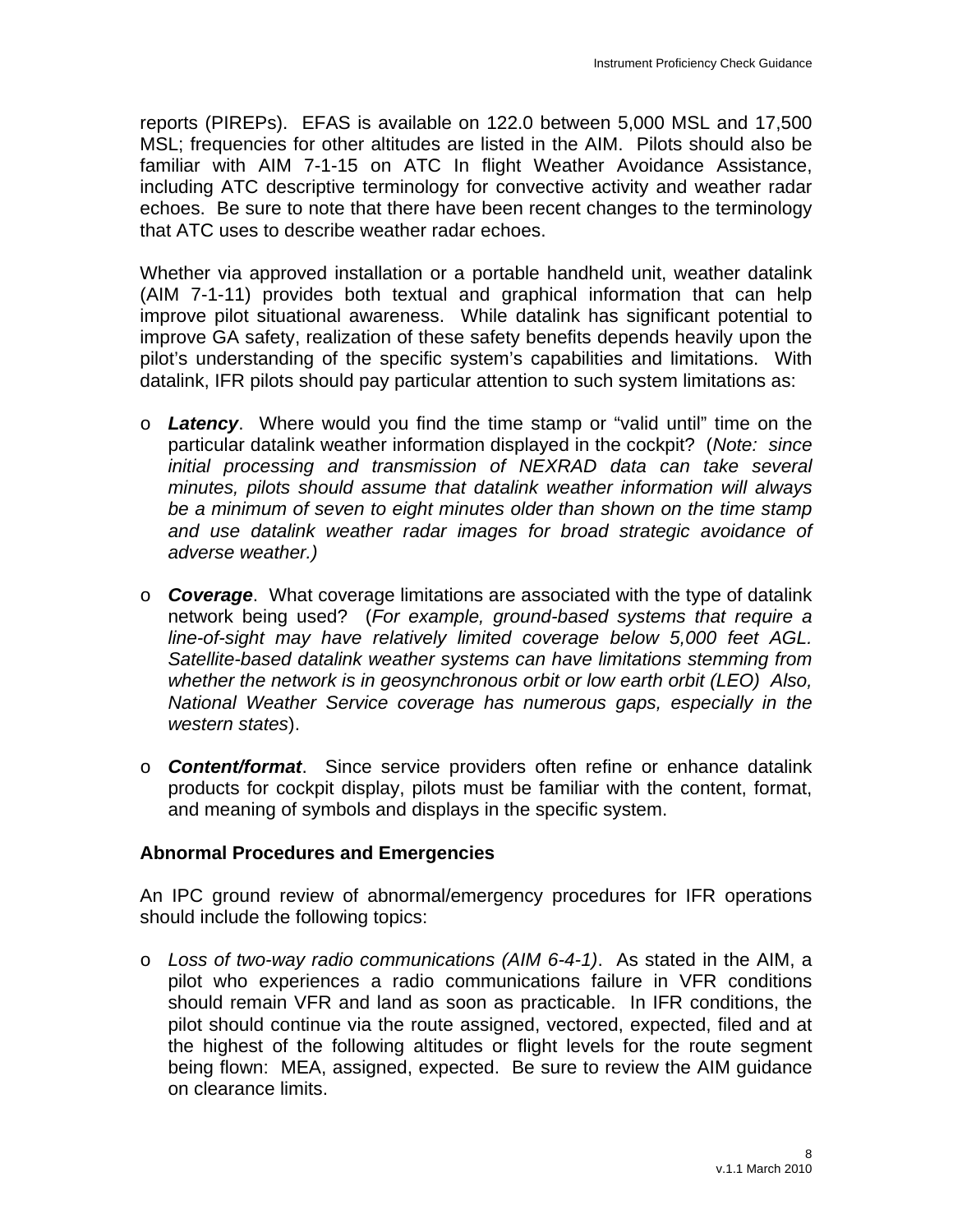- o *Loss of avionics/equipment* (AIM 5-3-3; 14 CFR 91.185; 14 CFR 91.187): Any loss of navigational capability (e.g., loss of one VOR in a dual VOR installation) during operations in controlled airspace should be reported to ATC, along with information on the degree to which the problem affects the aircraft's ability to operate under IFR in the ATC system.
- o *Loss of PFD/MFD/Autopilot*: Many pilots today operate with the situational awareness advantage of moving map navigators, "glass cockpit" avionics, and capable autopilots. If your client uses such equipment, or if it is installed in the aircraft to be used for the IPC, have the pilot describe failure modes and recommended procedures for each piece of equipment. The pilot should also be able to describe how one failure may affect other installed components (e.g., how would failure of the AHRS or ADC affect the autopilot?).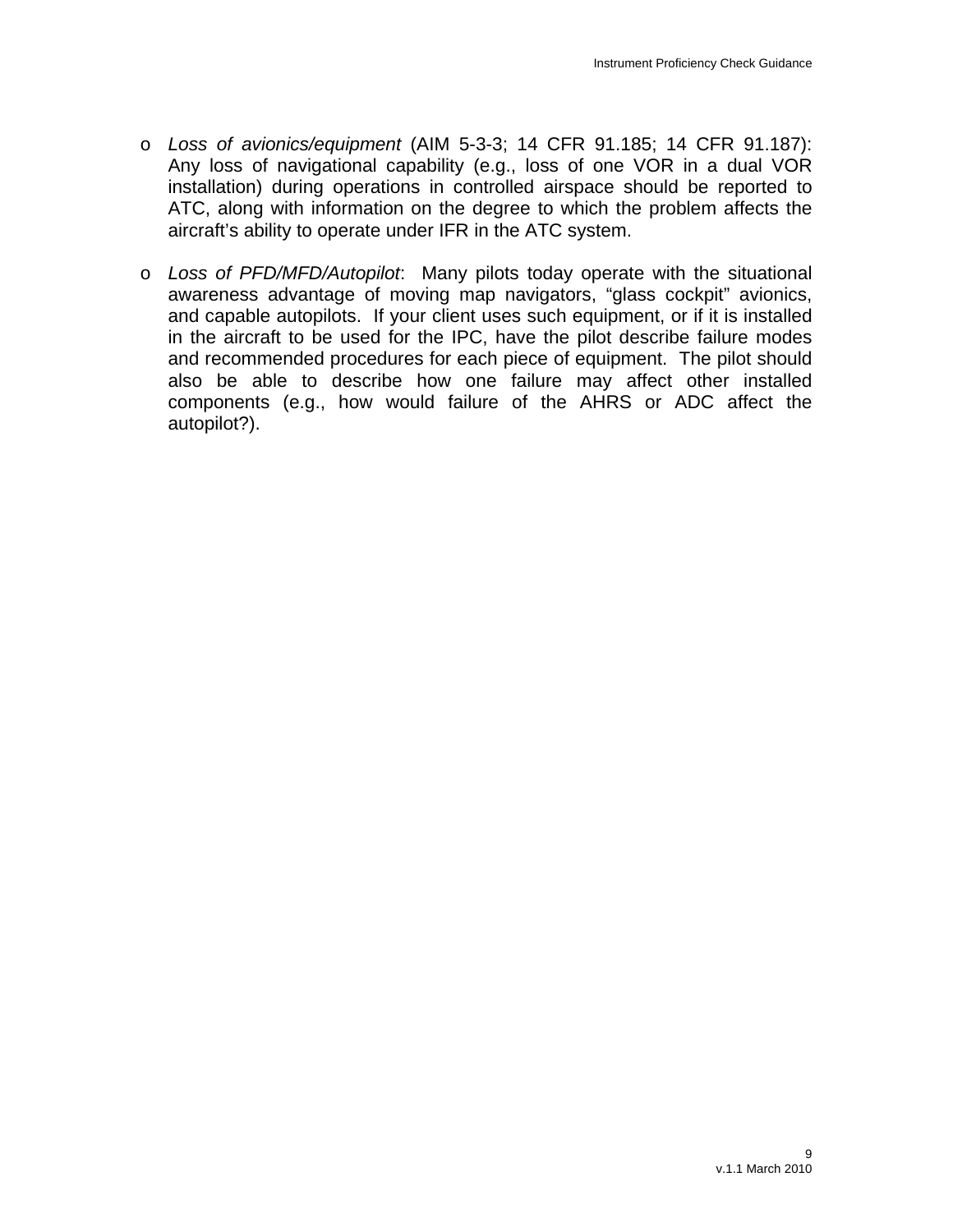### 9 *Arrival and Approach Procedures*

Check for the pilot's understanding of the ways to fly an instrument approach:

- o Via pilot navigation ("own nav"):
	- o Where are the IAFs?
	- o Which IAFs require a course reversal, and how should it be flown?
- o Via vectors
	- o What are minimum vectoring altitudes?
	- o How can you maintain position awareness relative to nearby terrain?
- o Via direct to IF (intermediate fix)
	- o Is a course reversal required if a racetrack is depicted at the IF?
	- o What are the requirements for a controller to issue a clearance direct to the IF?

### **Standard Terminal Arrival Procedures (AIM 5-4-1)**

In reviewing the basics of flying a standard terminal arrival procedure (STAR), points to cover include the following:

- o How do you file a STAR?
- o When navigating a STAR, when may you descend?
- o What does it mean if ATC instructs you to "descend via" the STAR?
- o Do you need the approved chart in order to fly a STAR?
- o What is an RNAV STAR?

### **Terminal Arrival Areas (AIM 5-4-5)**

Some pilots may not be familiar with the concept of terminal arrival areas, which have been designed to provide a seamless transition from the en route structure to the terminal environment for aircraft equipped with GPS or Flight Management System (FMS) navigational equipment. Questions to ask:

- o How are TAA lateral boundaries identified?
- $\circ$  How can the pilot determine which area of the TAA the aircraft will enter?
- o When ATC clears you to enter the TAA, what are you expected to do?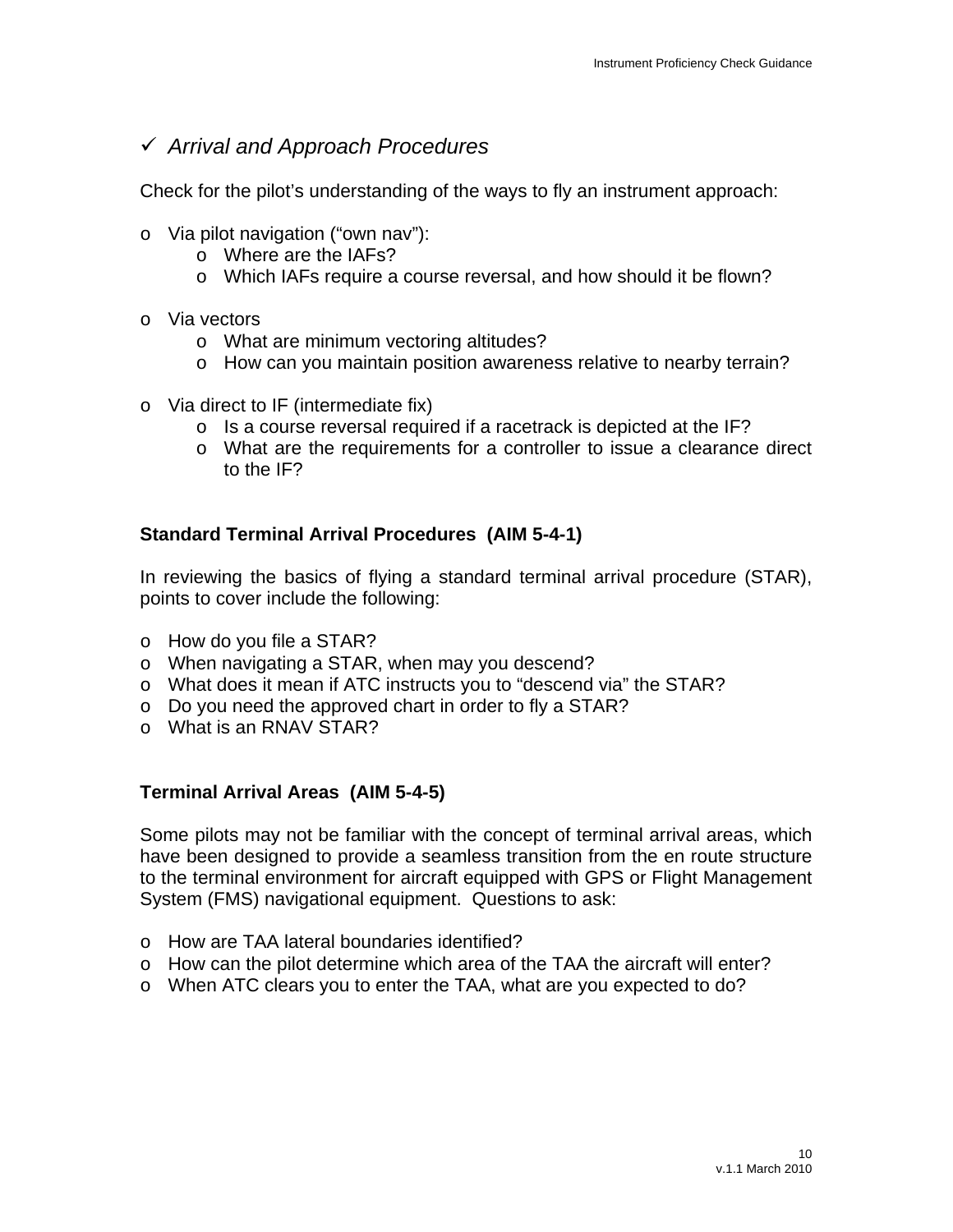### **Instrument Approach Procedures (AIM 5-4-5)**

In addition to reviewing the terms, symbols, and basic steps for flying a conventional instrument approach procedure (e.g., ILS, LOC, VOR, NDB), you will also want to see whether the pilot understands RNAV(GPS) procedures and charting formats, with special emphasis on the minimums section. For example:

- o What is LPV?
	- o How do you know if you can fly to LPV minimums?
	- o Does it include a DA or MDA?
	- o At what point does the missed approach begin?
- o What is LNAV/VNAV?
	- o How do you know if you can fly to LNAV/VNAV minimums?
	- o Does it include a DA or MDA?
	- o What limitations (e.g., temperature) apply if using a WAAS receiver?
	- o Can you use a remote altimeter setting with a WAAS receiver?
- o What is LNAV+V?
	- o At what point does the vertical glide path intercept the MDA?
- o What is LNAV?
	- o How do you know if you can fly to LNAV minimums?
	- o Does it include a DA or MDA?

Another area to cover is the use of visual descent points (VDPs), which are described in AIM 5-5-5. For example:

- o What is a VDP?
	- o How is the VDP identified on the chart?
	- o What techniques are required to fly a procedure with a VDP?
	- o If the approach includes a VDP, when may you descend below MDA?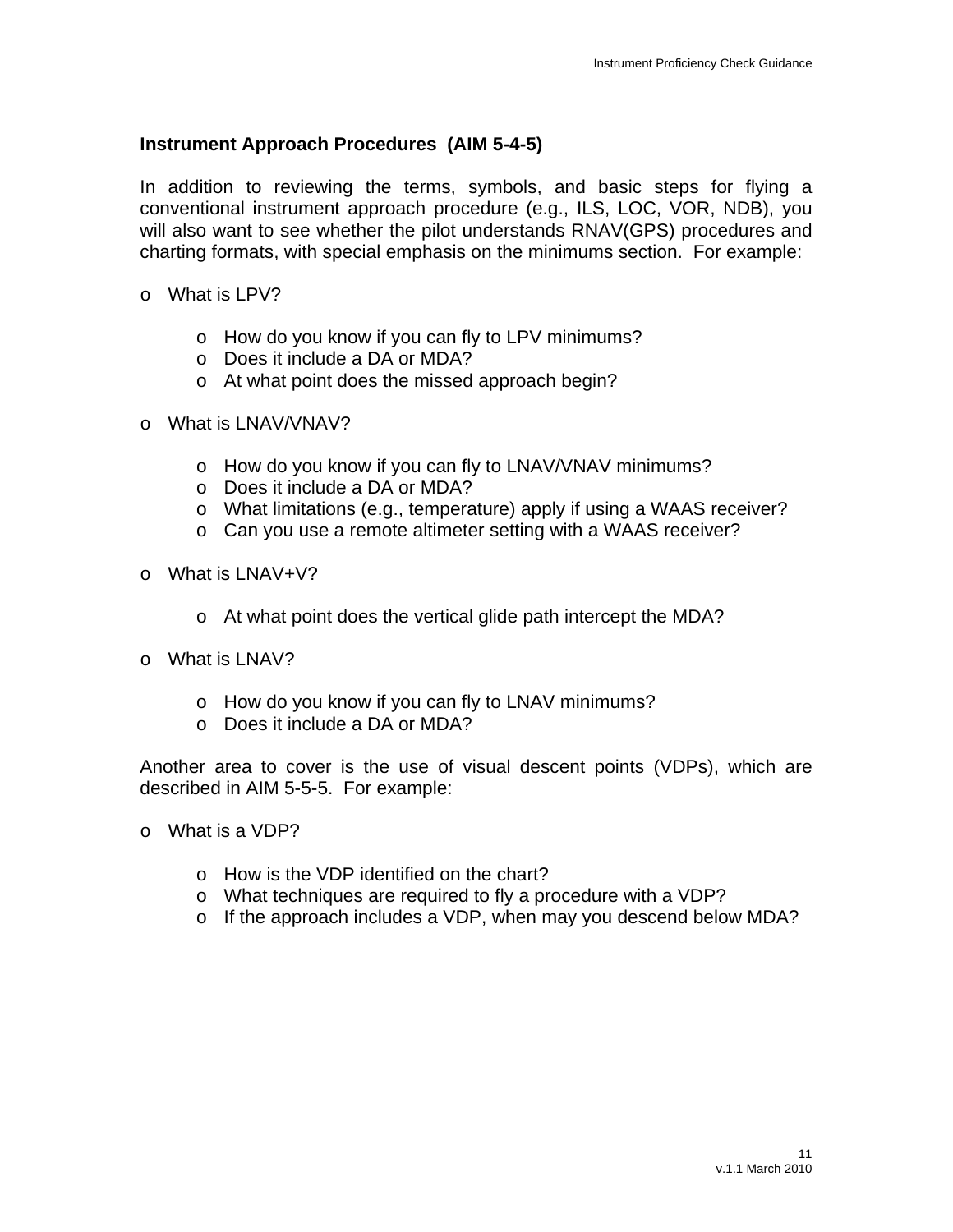### 9 *Missed Approach Procedures*

### **Missed Approach (AIM 5-4-21 and AIM 5-5-5)**

The missed approach procedure (MAP) is one of the most challenging maneuvers a pilot can face, especially when operating alone (single pilot) in IMC. Safely executing the MAP requires a precise and disciplined transition that involves not only aeronautical knowledge and skill – the natural areas of focus in most training programs – but also a crucial psychological shift. There is little room for error on instrument missed approach procedures, and a pilot who hesitates due to deficits in procedural knowledge, aircraft control, or mindset can quickly come to grief. Important MAP topics to cover in the IPC ground review include:

- o At what point must you execute the MAP:
	- o When flying a precision approach?
	- o When flying a non-precision approach?
- $\circ$  What is the proper procedure if the decision to miss is made prior to reaching the MAP?
- o Do rules and procedures require you to fly to the filed alternate after a missed approach at the intended destination?
- o After executing the missed approach, what factors should you consider when deciding whether to make a second attempt, as opposed to proceeding to an alternate?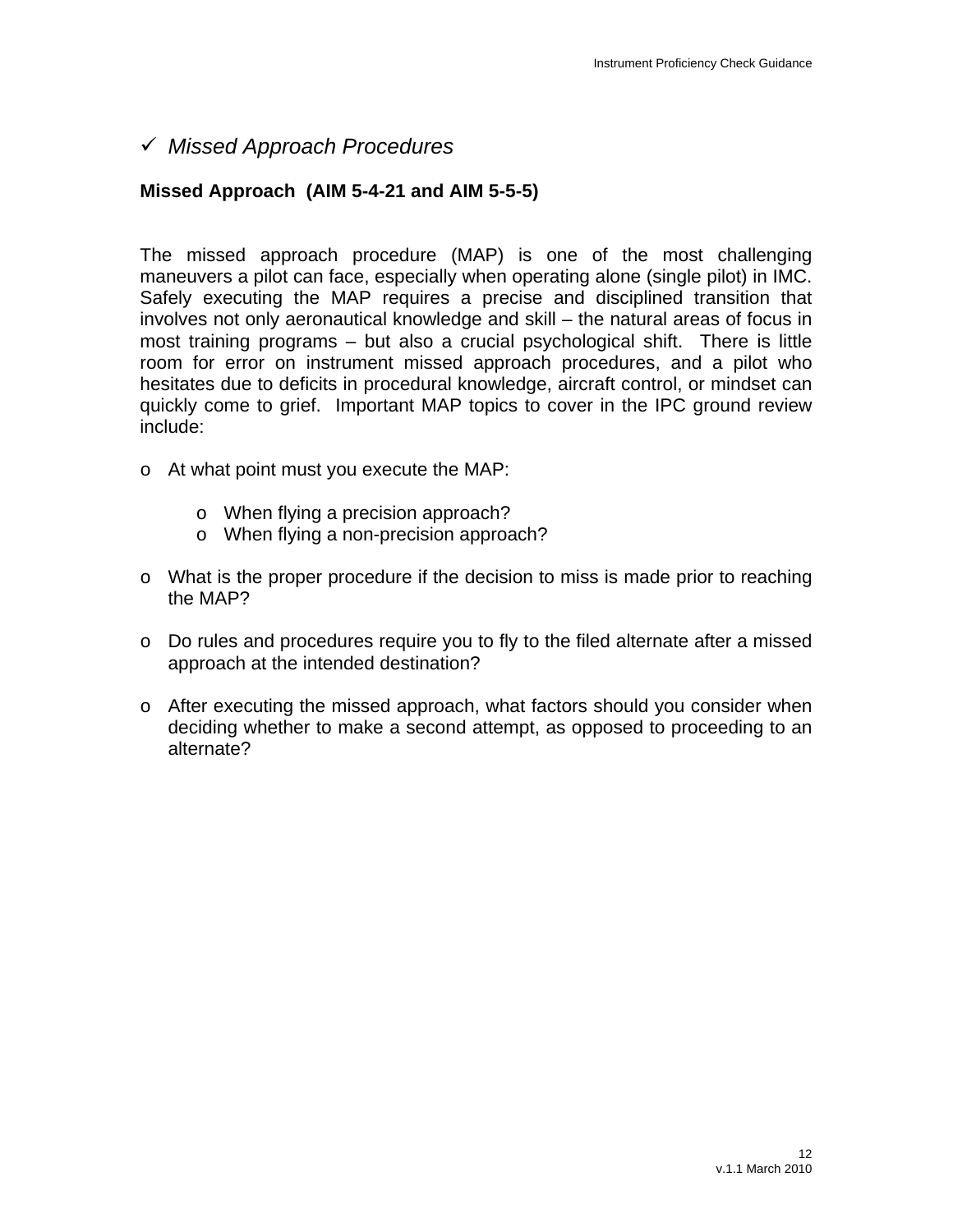### **Step 3: Flight Activities**

A proficient instrument pilot must possess knowledge and skill in three distinct, but interrelated, areas:

- 9 *Aircraft control skills* (i.e., basic attitude instrument flying, or (BAI) crosscheck (including effective scan), interpret, and control. If the pilot flies in "glass cockpit" aircraft, the discussion should include appropriate and effective scanning techniques for these aircraft.
- 9 *Aircraft systems knowledge* (i.e., knowledge and proficiency in instrument procedures and aircraft systems, including GPS/FMS, autopilot, datalink);
- 9 *Aeronautical decision-making (ADM) skills* (i.e., higher-order thinking skills, flight planning & flight management, cockpit organization, weather analysis/anticipation).

There may be a temptation to focus the flight portion of the IPC on the first of these three areas (aircraft control), and to proceed sequentially through the required items chart in the PTS (FAA-S-8081-4D). While these activities can provide a snapshot of the pilot's aircraft control skills, a series of approaches and other maneuvers conducted "out of context" will tell you little about the pilot's knowledge of avionics and other aircraft systems, and even less about the pilot's ability to make safe and appropriate decisions in real-world instrument flying.

Having the pilot fly the cross-country trip you assigned and discussed in the ground review is a good way to make a more thorough and integrated assessment of the pilot's knowledge, skills, and judgment. Since ATC procedures are a critical part of instrument flying, ask the pilot to file and fly one leg "in the system." A leg that involves flying from departure to destination gives you an opportunity to evaluate the pilot's communication skills, systems knowledge and day-to-day decision-making skills, including risk management.

The other leg (which can come first, depending on how you choose to organize the exercise) can focus more on basic attitude instrument (BAI) flying, approaches, and holding patterns. For example, you might fly the return leg of the cross-country under VFR, putting the pilot under the hood for BAI exercises. At some point, give the pilot a scenario that requires a diversion (e.g., mechanical problem, unexpected weather below minimums). Ask the pilot to choose an alternate destination and, using all available and appropriate resources (e.g, chart, basic rules of thumb, "nearest" and "direct to" functions on the GPS) to calculate the approximate course, heading, distance, time, and fuel required to reach the new destination. Proceed to that point and, if feasible, do some of the basic aircraft control work (approaches, including circling approach, missed approach, and holding) at the unexpected alternate.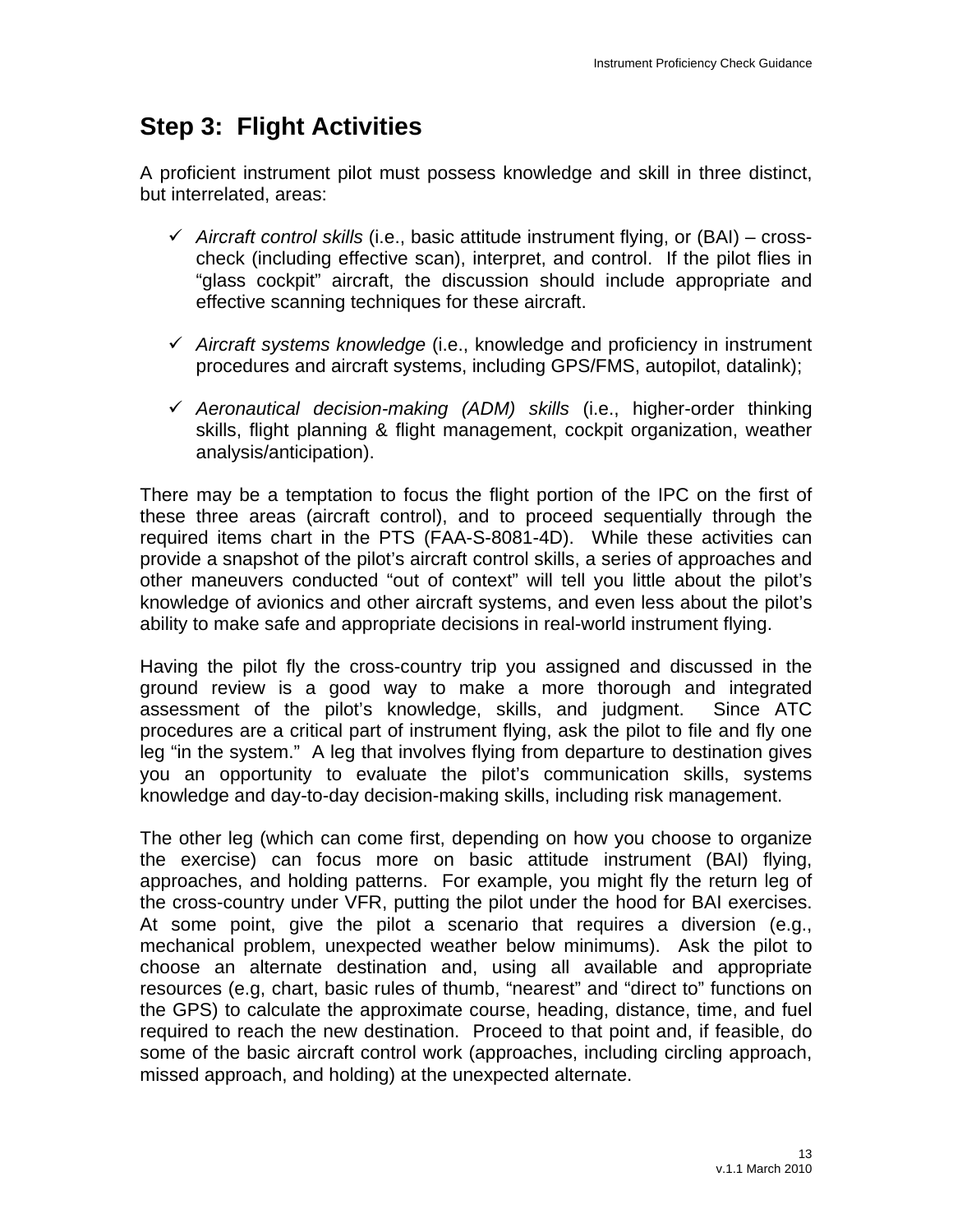The diversion exercise has several benefits. First, it generates "teachable moments," which those times when the learner is most aware of the need for certain information or skills, and therefore most receptive to learning what you want to teach. Diverting to an airport surrounded by high terrain, for example, provides a "teachable moment" on the importance of obstacle awareness and terrain avoidance planning. Second, the diversion exercise quickly and efficiently reveals the pilot's level of skill in each of the three areas:

- *Aircraft control skills*: The PTS task chart requires one precision approach and one non-precision approach, plus loss of primary flight instruments. Does the pilot maintain control of the aircraft when faced with a major distraction, and/or when flying the missed approach procedure? Consider as well asking the pilot to remove the hood and land out of a practice approach to DA or MDA. For a satisfactory IPC, the pilot should be able to perform all maneuvers in accordance with the Practical Test Standards (PTS) for the pilot certificate that he or she holds. If the pilot is flying a multi-engine aircraft for the check, a single-engine approach is essential.
- *Aircraft systems knowledge:* Does the pilot demonstrate knowledge and proficiency in using avionics and aircraft systems, including GPS moving map navigators and the autopilot? The pilot should be thoroughly familiar with both normal and abnormal operation of all systems, and understand how they work together in IFR flying. In technically advanced aircraft, does the pilot understand the significance of indicators for "ENR," "TERM," and "APR?" Does the pilot correctly manage the sequence for selecting navigation source and arming the autopilot's approach mode? Does the pilot effectively access and manage the information available in onboard databases?
- *Aeronautical decision-making (ADM) skills*: Give the pilot multiple opportunities to make decisions. Asking questions about those decisions is an excellent way to get the information you need to evaluate ADM skills, including risk management. For example, ask the pilot to explain why the alternate airport selected for the diversion exercise is a safe and appropriate choice. What are the possible hazards, and what can the pilot do to mitigate them? Be alert to the pilot's information and automation management skills as well. For example, does the pilot perform regular "common sense" crosschecks of what the GPS and/or the autopilot are doing? Does the pilot always keep track of position when being vectored, using cross radials? Does the pilot maintain awareness of weather, personal minimums and alternates at all times?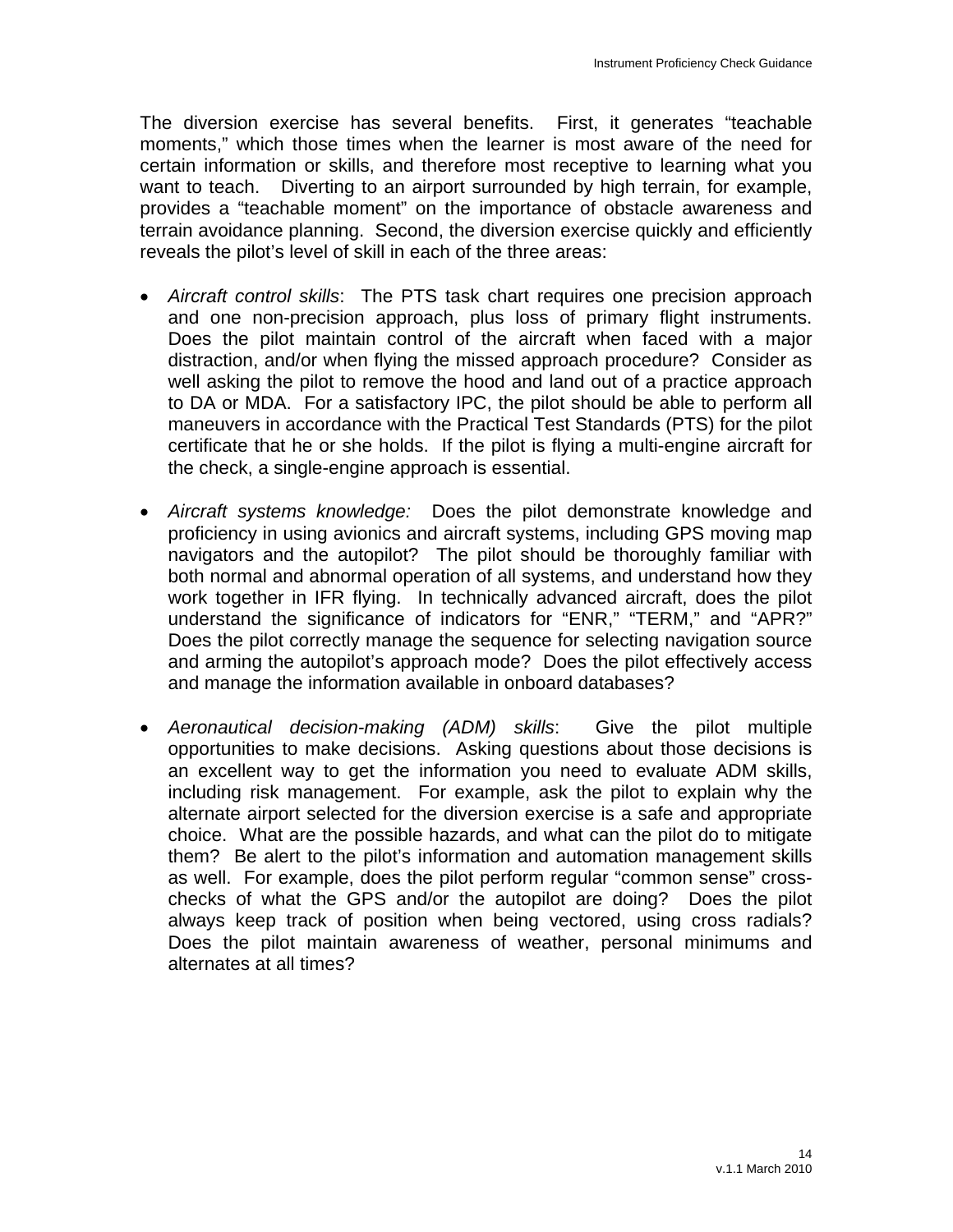### **Step 4: Post flight Debriefing**

Most instructors have experienced the traditional model of training, in which the teacher does all the talking and hands out "grades" with little or no student input. There is a place for this kind of debriefing; however, a collaborative critique is a more effective way to determine that the pilot has not only aircraft control skills and systems knowledge, but also the situational awareness and judgment needed for sound aeronautical decision-making. Here is one way to structure a collaborative post flight critique:

**Replay:** Rather than starting the IPC post flight briefing with a laundry list of areas for improvement, ask the pilot to verbally *replay* the flight for you. Listen for areas where your perceptions are different, and explore why they don't match. This approach gives the pilot a chance to validate his or her own perceptions, and it gives you critical insight into his or her judgment abilities.

*Reconstruct:* The reconstruct stage encourages the pilot to learn by identifying the "would'a could'a should'a" elements of the flight – that is, the key things that he or she *would have*, *could have*, or *should have* done differently.

*Reflect:* Insights come from investing perceptions and experiences with meaning, which in turn requires reflection on these events. For example:

- What was the most important thing you learned today?
- What part of the session was easiest for you? What part was hardest?
- Did anything make you uncomfortable? If so, when did it occur?
- How would you assess your performance and your decisions?
- Did you perform in accordance with the Practical Test Standards?

*Redirect:* The final step is to help the pilot relate lessons learned in this flight to other experiences, and consider how they might help in future flights. Questions:

- How does this experience relate to previous flights?
- What might you do to mitigate a similar risk in a future flight?
- Which aspects of this experience might apply to future flights, and how?
- What personal minimums should you establish, and what additional proficiency flying and training might be useful?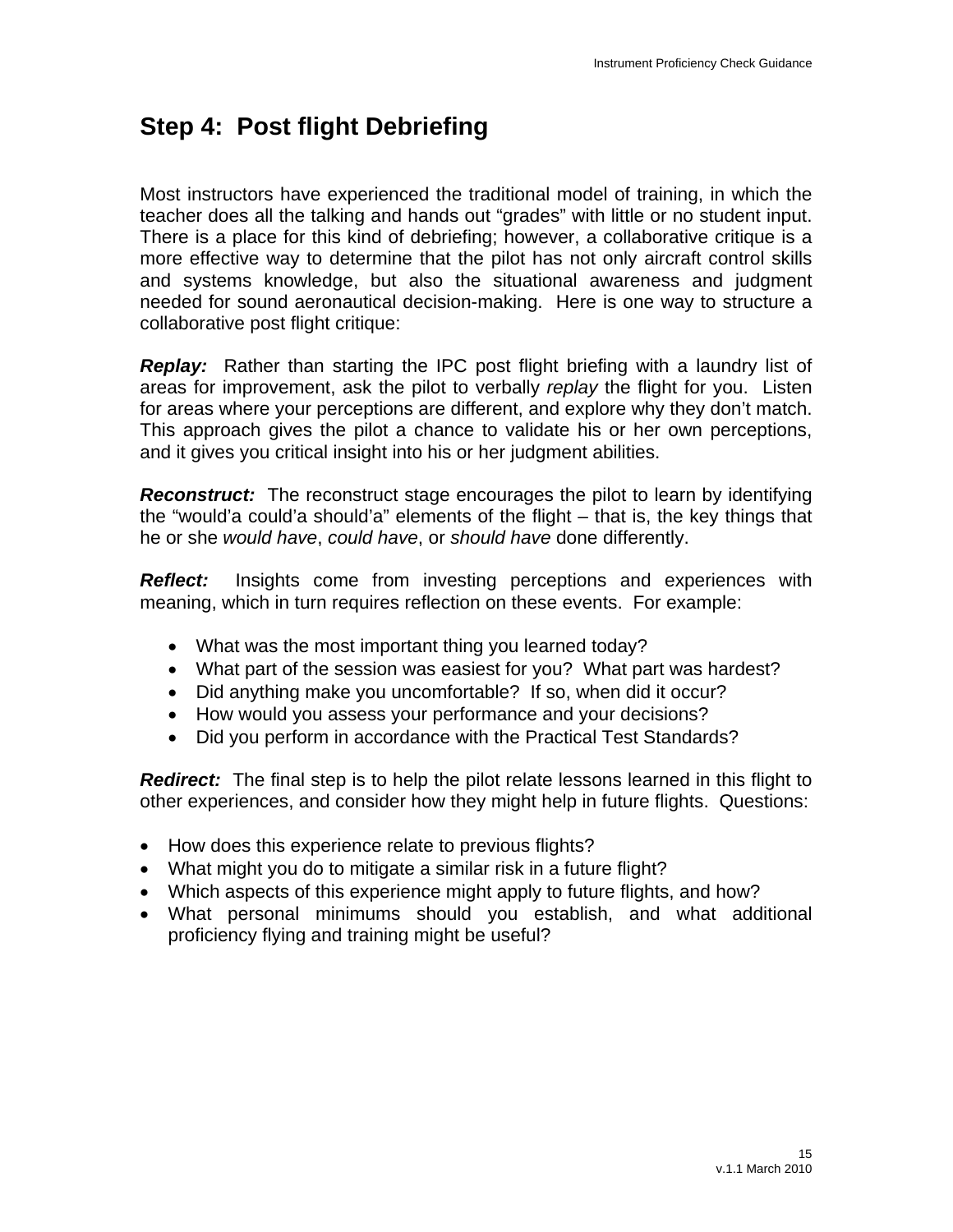### **Step 5: Instrument Practice Plan**

Offer the pilot an opportunity to develop a personalized IFR skill maintenance and improvement plan. Such a plan should include consideration of the following elements:

*Personal Minimums Checklist*: As noted earlier, one of the most important concepts to convey in the flight review is that safe pilots understand the difference between what is "legal" in terms of the regulations, and what is "smart" or "safe" in terms of pilot experience and proficiency. For this reason, assistance in completing a personal minimums checklist tailored to the pilot's individual circumstances is perhaps the single most important "takeaway" item you can offer. The Personal Minimums Development Worksheet in Appendix 3 is one tool you can use to help the pilot work through issues that should be considered in establishing "hard" personal minimums, as well as in preflight and in-flight decision-making.

*Instrument Proficiency Practice Plan*: Many pilots would appreciate your help in developing a plan for maintaining and improving basic instrument flying skills.

*Training Plan*: Discuss and schedule any additional training the pilot may need to achieve individual flying goals. For example, the pilot's goal might be to develop the competence and confidence needed to fly IFR at night, or to lower personal minimums in one or more areas. Use the form in Appendix 7 to document the pilot's aeronautical goals and develop a specific training plan to help him or her achieve them.

The IPC is a vital link in the general aviation safety chain. As a person authorized to conduct this review, you play a critical role in ensuring that it is a meaningful and effective tool for maintaining and enhancing GA safety.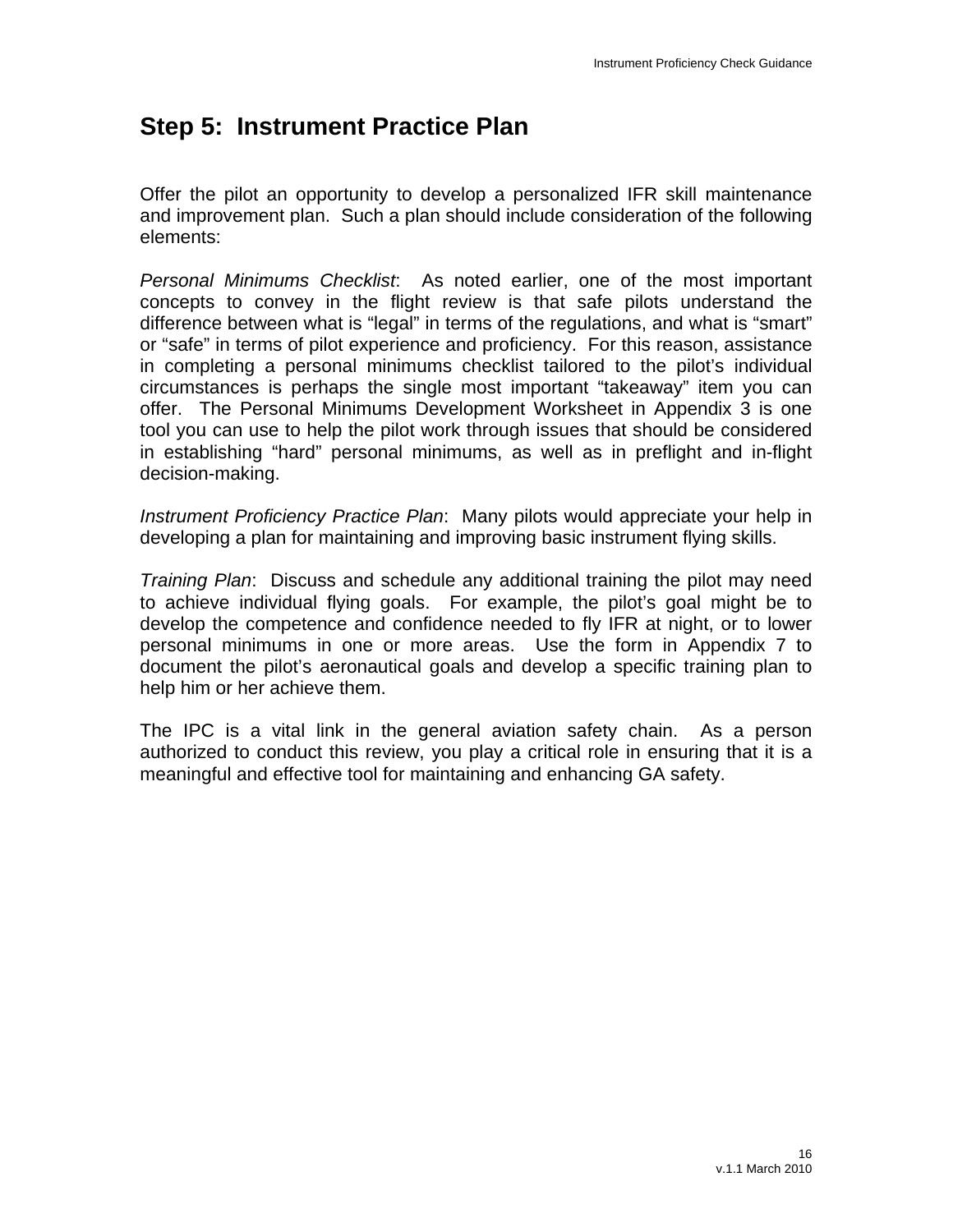## **Appendices**

| Appendix 1 - CFI's IPC Checklist                    | 18 |
|-----------------------------------------------------|----|
| Appendix 2 – Pilot's Instrument Experience Summary  | 22 |
| Appendix 3 – Personal Minimums Worksheet            | 23 |
| Appendix 4 – 3-P Risk Management Process            | 27 |
| Appendix 5 – Instrument Planning Flow Chart         | 28 |
| Appendix 6 – Regional / Seasonal Factors List       | 29 |
| Appendix 7 – Instrument Training & Proficiency Plan | 30 |
| Appendix 8 – Resources                              | 31 |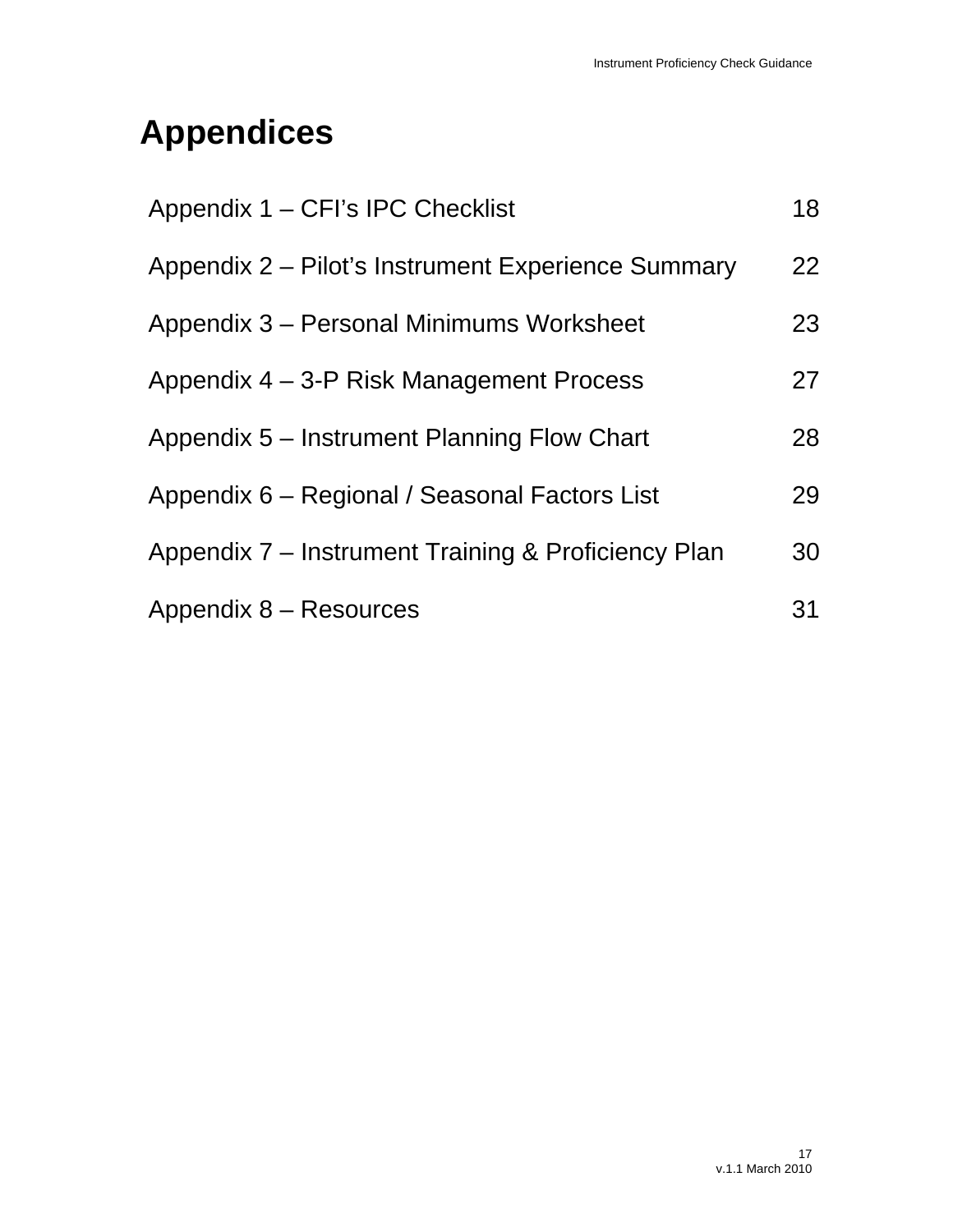### References

14 CFR 61.57(d) — *Instrument proficiency check.*

Except as provided in paragraph (e) of this section, a person who does not meet the instrument experience requirements of paragraph (c) of this section within the prescribed time, or within 6 calendar months after the prescribed time, may not serve as pilot in command under IFR or in weather conditions less than the minimums prescribed for VFR until that person passes an instrument proficiency check consisting of a representative number of tasks required by the instrument rating practical test.

(1) The instrument proficiency check must be—

(i) In an aircraft that is appropriate to the aircraft category; (ii) For other than a glider, in a flight simulator or flight training device that is representative of the aircraft category; or (iii) For a glider, in a single-engine airplane or a glider.

(2) The instrument proficiency check must be given by—

#### (i) An examiner;

(ii) A person authorized by the U.S. Armed Forces to conduct instrument flight tests, provided the person being tested is a member of the U.S. Armed Forces;

(iii) A company check pilot who is authorized to conduct instrument flight tests under part 121, 125, or 135 of this chapter or subpart K of part 91 of this chapter, and provided that both the check pilot and the pilot being tested are employees of that operator or fractional ownership program manager, as applicable;

(iv) An authorized instructor; or

(v) A person approved by the Administrator to conduct instrument practical tests.

#### **AC—61-65E**

#### **Completion of an instrument proficiency check: § 61.57**

**(d)** I certify that (First name, MI, Last name), (pilot certificate), (certificate number), has satisfactorily completed the instrument proficiency check of § 61.57(d) in a (list make and model of aircraft) on (date).

S/S [date] J. J. Jones 987654321CFI Exp. 12-31-00

#### **NOTE: No logbook entry reflecting unsatisfactory performance on an instrument proficiency check is required.**

*For aviation safety information and online resources, visit: www.faasafety.gov* 



### **Checklist for Instrument Proficiency Check**

### **Step 1: Preparation**

- o Expectations
- o Regulatory Review
- o Cross-Country Flight Plan Assignment

### **Step 2: Ground Review**

- o Preflight
- o Taxi, Takeoff, Departure
- o En route
- o Arrival and Approach
- o En Route
- o Missed Approach

### **Step 3: Flight Activities**

- o Aircraft Control (BAI)
- o Systems and Procedures
- o Aeronautical Decision-Making

### **Step 4: Postflight Discussion**

- o Replay, Reflect, Reconstruct, Redirect
- o Questions

### **Step 5: Instrument Practice Plan**

- o Personal Minimums Checklist
- o Instrument Proficiency Practice Plan
- o Training Plan (if desired)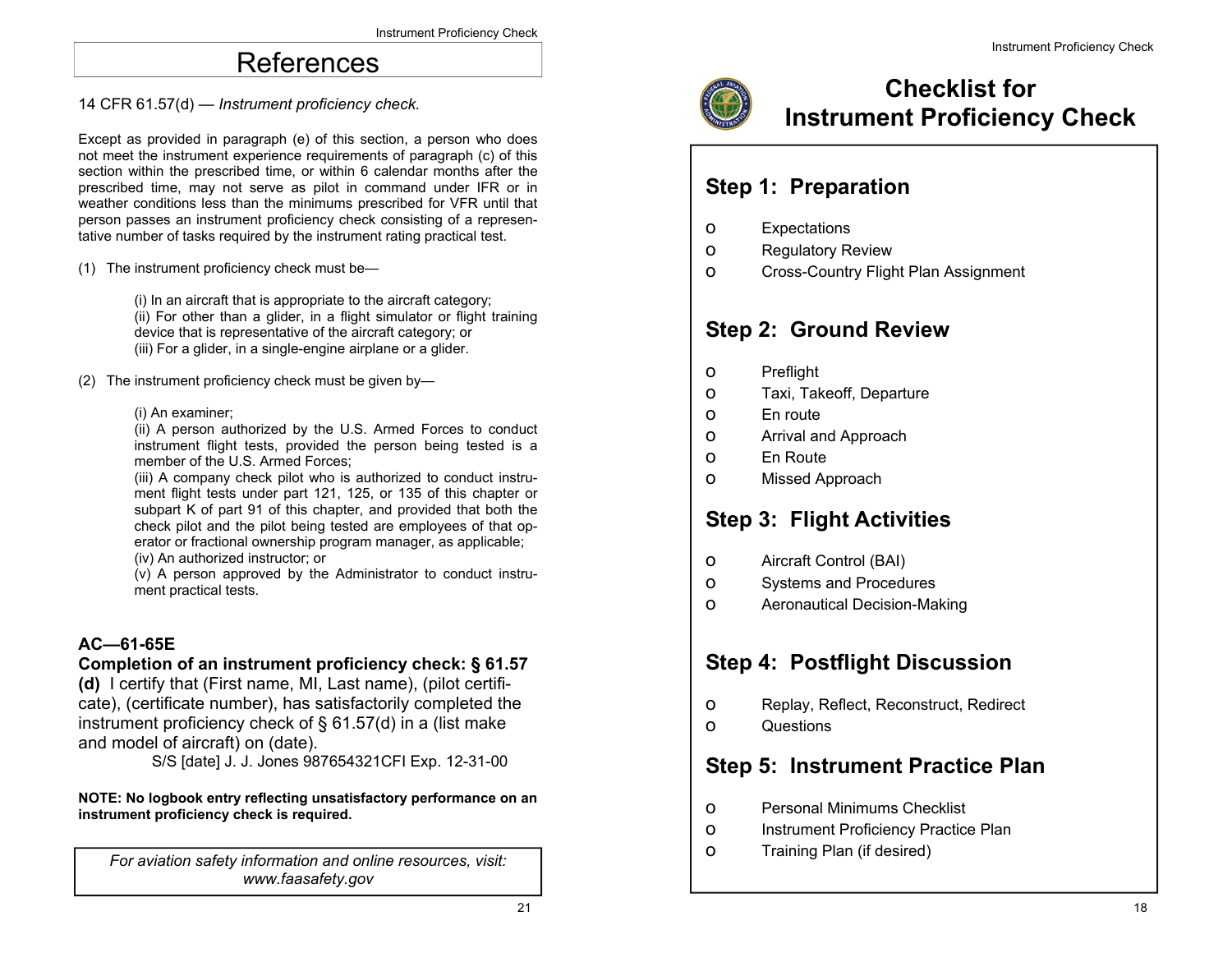### Ground Review

| <b>PILOT</b>     |                                           |
|------------------|-------------------------------------------|
| 61.57            | <b>Recency of Experience</b>              |
| 91.3             | <b>PIC responsibilities and authority</b> |
| 91.103           | <b>Preflight actions</b>                  |
| AIM <sub>8</sub> | <b>Medical facts for pilots</b>           |

| <b>AIRCRAFT</b> |                                                 |
|-----------------|-------------------------------------------------|
| 91.167          | <b>Fuel requirements</b>                        |
| 91.171          | Equipment check (VOR)                           |
| 91.185          | <b>IFR two-way radio communications failure</b> |
| 91.187          | <b>Malfunction reports</b>                      |
| 91.205          | <b>Required instruments and equipment</b>       |
| 91.207          | <b>ELT</b>                                      |
| 91.209          | <b>Aircraft lights</b>                          |
| 91.213          | Inoperative instruments and equipment           |
| 91.411          | Altimeter and pitot-static system tests         |
| 91.413          | <b>ATC transponder tests</b>                    |

| <b>ENVIRONMENT</b> |                                      |  |  |
|--------------------|--------------------------------------|--|--|
| 91.123             | <b>ATC</b> instructions              |  |  |
| 91.169             | <b>IFR</b> flight plan               |  |  |
| 91.173             | <b>ATC</b> clearance and flight plan |  |  |
| 91.175             | TO and LDG in IFR                    |  |  |
| 91.177             | Minimum IFR altitudes                |  |  |
| 91.179             | <b>IFR cruising altitudes</b>        |  |  |
| 91.181             | Course to be flown                   |  |  |
| 91.183             | <b>IFR two-way communications</b>    |  |  |
| AIM <sub>1</sub>   | Navigation aids                      |  |  |
| AIM <sub>4</sub>   | Air traffic control                  |  |  |
| AIM <sub>5</sub>   | Air traffic procedures               |  |  |

| <b>EXTERNAL PRESSURES</b> |                                                 |  |  |
|---------------------------|-------------------------------------------------|--|--|
| 91.185                    | <b>IFR two-way radio communications failure</b> |  |  |
| AIM <sub>6</sub>          | <b>Emergency procedures</b>                     |  |  |
| <b>AIM 5-6</b>            | National security and interception procedures   |  |  |

### Flight Activities

| <b>AREA OF OPERATION</b>                             | <b>DATE</b> |
|------------------------------------------------------|-------------|
| <b>II. PREFLIGHT PREPARATION</b>                     |             |
| A. Weather Information                               |             |
| <b>B.</b> Cross-Country Flight Planning              |             |
| <b>II. PREFLIGHT PROCEDURES</b>                      |             |
| A. Aircraft Systems Related to IFR Operations        |             |
| <b>B.</b> Aircraft Flight Instruments and Navigation |             |
| Equipment                                            |             |
| C. Instrument Cockpit Check                          |             |
| III. AIR TRAFFIC CONTROL CLEARANCES AND              |             |
| <b>PROCEDURES</b>                                    |             |
| A. Air Traffic Control Clearances                    |             |
| B. Compliance with Departure, En Route, and          |             |
| <b>Arrival Procedures and Clearances</b>             |             |
| C. Holding Procedures                                |             |
| IV. FLIGHT BY REFERENCE TO INSTRUMENTS               |             |
| A. Basic Instrument Flight Maneuvers                 |             |
| <b>B.</b> Recovery from Unusual Flight Attitudes     |             |
| V. NAVIGATION SYSTEMS                                |             |
| A. Intercepting/Tracking Navigational Sys-           |             |
| tems and DME Arcs                                    |             |
| <b>VI. INSTRUMENT APPROACH PROCEDURES</b>            |             |
| A. Nonprecision Approach (NPA)                       |             |
| <b>B.</b> Precision Approach (PA)                    |             |
| C. Missed Approach                                   |             |
| D. Circling Approach                                 |             |
| E. Landing from a Straight-in or Circling Ap-        |             |
| proach                                               |             |
| <b>VII. EMERGENCY OPERATIONS</b>                     |             |
| A. Loss of Communications                            |             |
| B. One Engine Inoperative During Straight-           |             |
| and-Level Flight and Turns (Multiengine Air-         |             |
| plane)                                               |             |
| C. One Engine Inoperative-Instrument Ap-             |             |
| proach (Multiengine Airplane)                        |             |
| D. Loss of Primary Flight Instrument Indica-         |             |
| tors                                                 |             |
| <b>VIII. POSTFLIGHT PROCEDURES</b>                   |             |
| A. Checking Instruments and Equipment                |             |
|                                                      |             |

*Note: Structure the flight portion as an out-and-back IFR XC, with one leg focused on XC procedures (including missed approach and diversion procedures) and the other leg focused on airwork (aircraft control).*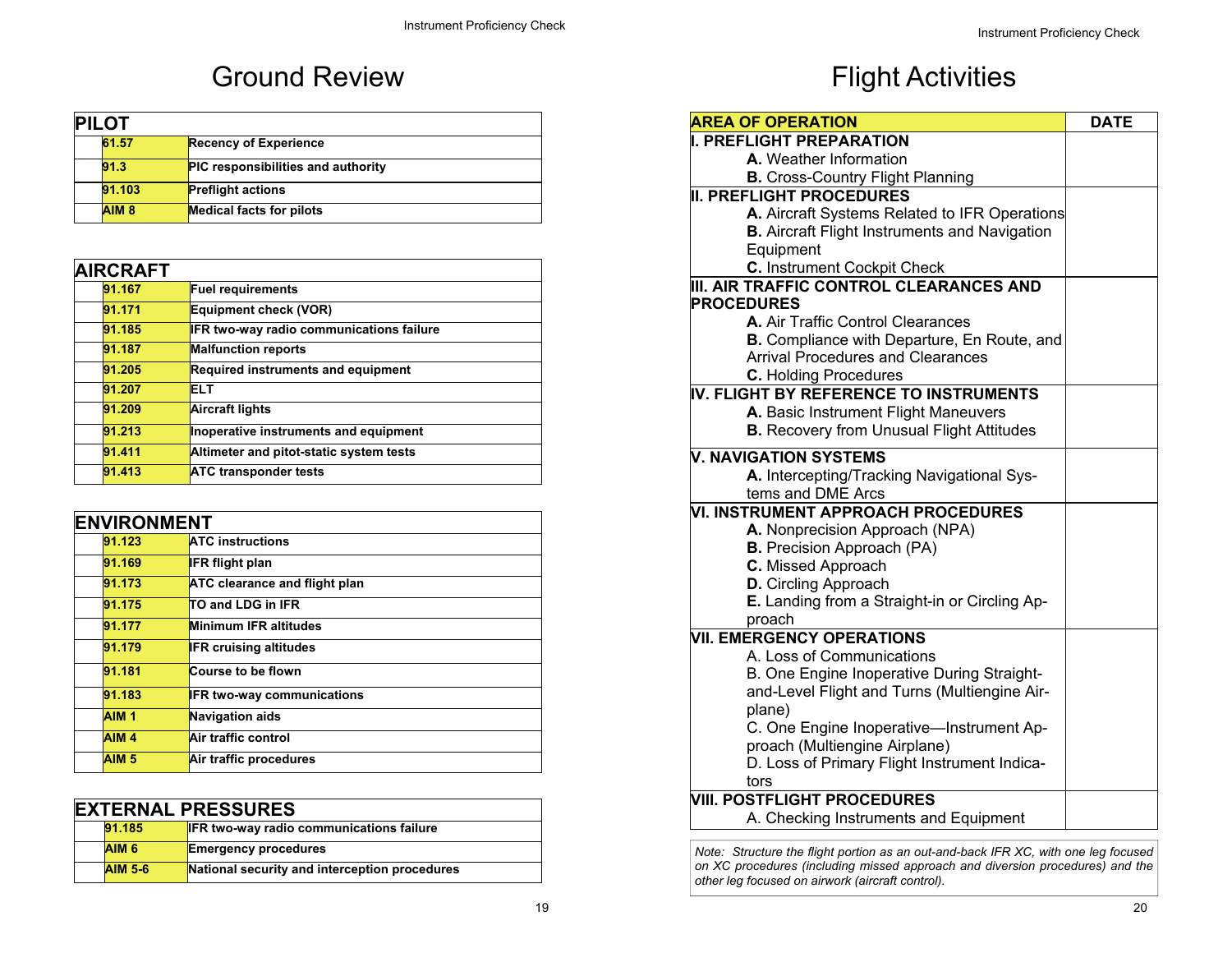### **Pilot's Instrument Experience Summary**

| Type of Pilot Certificate(s):                                                   |                                                  |                                                                                                                      |
|---------------------------------------------------------------------------------|--------------------------------------------------|----------------------------------------------------------------------------------------------------------------------|
|                                                                                 |                                                  |                                                                                                                      |
| Rating(s):                                                                      | Instrument________ Multiengine __________        |                                                                                                                      |
| <b>Experience (Pilot):</b>                                                      |                                                  |                                                                                                                      |
|                                                                                 |                                                  |                                                                                                                      |
|                                                                                 | Time logged since last IPC___________            |                                                                                                                      |
| <b>Experience (Aircraft):</b>                                                   |                                                  | <u> 1989 - Johann Stoff, amerikansk politiker (d. 1989)</u>                                                          |
|                                                                                 |                                                  |                                                                                                                      |
| For this aircraft.                                                              |                                                  |                                                                                                                      |
|                                                                                 |                                                  |                                                                                                                      |
| <b>Experience (Flight environment):</b>                                         |                                                  |                                                                                                                      |
|                                                                                 | Approximately how many hours have you logged in: |                                                                                                                      |
|                                                                                 |                                                  |                                                                                                                      |
|                                                                                 |                                                  |                                                                                                                      |
|                                                                                 |                                                  |                                                                                                                      |
|                                                                                 | Type of Flying (External factors):               |                                                                                                                      |
| What percentage of your flying is for.<br>Pleasure_____________Business________ |                                                  | $Local$ <sub>________</sub>                                                                                          |
| <b>Personal Skills Assessment.</b>                                              |                                                  |                                                                                                                      |
| What are your strengths as a pilot?                                             |                                                  | <u> 1989 - Jan James James James James James James James James James James James James James James James James J</u> |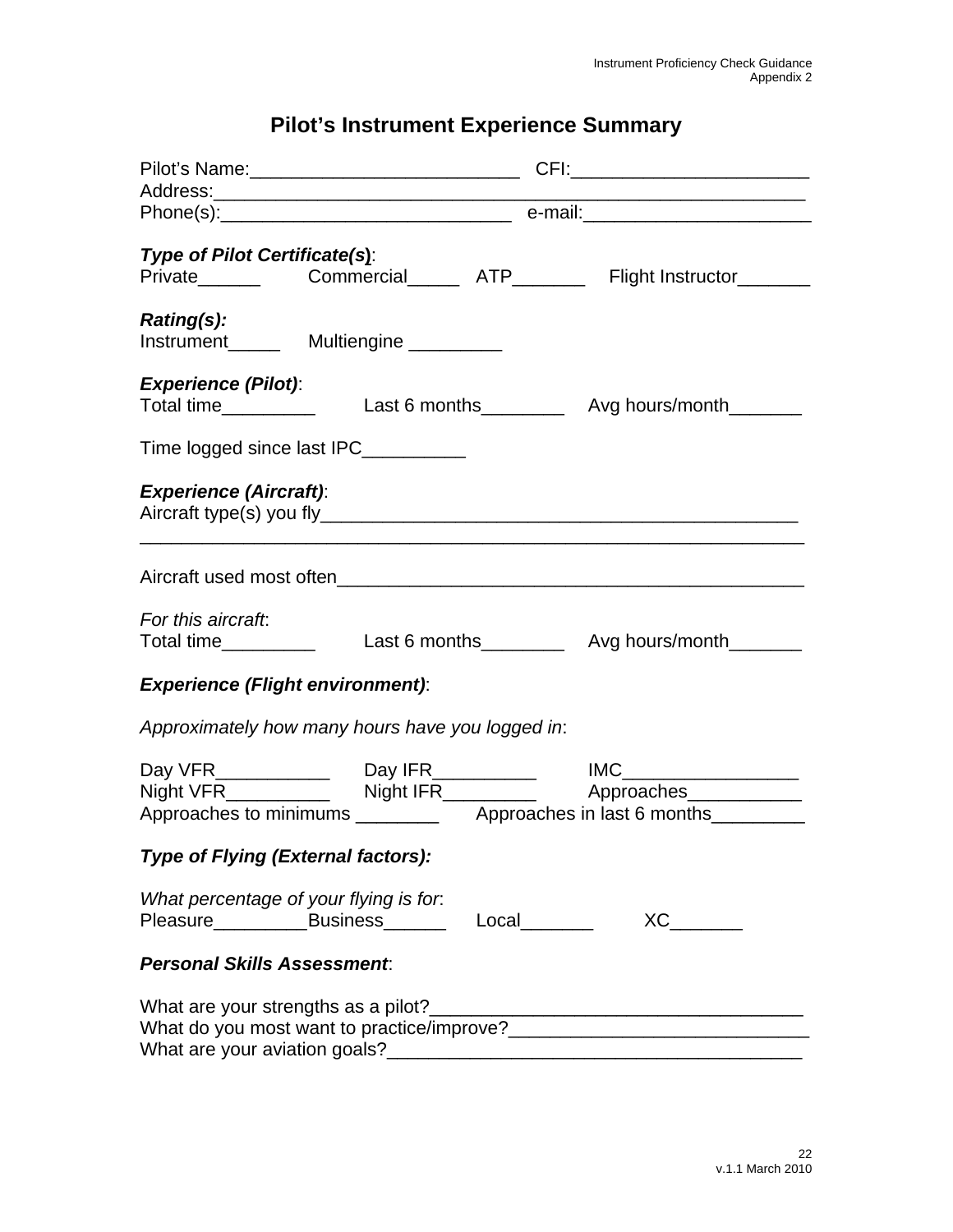| Step 4: Assemble and evaluate baseline personal minimums. |  |
|-----------------------------------------------------------|--|
|-----------------------------------------------------------|--|

| <b>Baseline Personal Minimums</b>   |                             |            |             |                   |      |
|-------------------------------------|-----------------------------|------------|-------------|-------------------|------|
| <b>Weather Condition</b>            |                             | <b>VFR</b> | <b>MVFR</b> | <b>IFR</b>        | LIFR |
| <b>Ceiling</b>                      |                             |            |             |                   |      |
|                                     | Day                         |            |             |                   |      |
|                                     | <b>Night</b>                |            |             |                   |      |
| <b>Visibility</b>                   |                             |            |             |                   |      |
|                                     | <b>Day</b>                  |            |             |                   |      |
|                                     | <b>Night</b>                |            |             |                   |      |
|                                     |                             |            |             |                   |      |
| <b>Turbulence</b>                   |                             | <b>SE</b>  | <b>ME</b>   | <b>Make/Model</b> |      |
| <b>Surface</b><br><b>Wind Speed</b> |                             |            |             |                   |      |
| <b>Surface</b><br><b>Wind Gust</b>  |                             |            |             |                   |      |
| <b>Crosswind</b><br>Component       |                             |            |             |                   |      |
|                                     |                             |            |             |                   |      |
| Performance                         |                             | <b>SE</b>  | <b>ME</b>   | <b>Make/Model</b> |      |
| <b>Shortest</b><br>runway           |                             |            |             |                   |      |
|                                     | <b>Highest</b><br>terrain   |            |             |                   |      |
|                                     | Highest<br>density altitude |            |             |                   |      |

#### **Step 5:** Adjust for specific conditions.

|                                     | If you are facing:                                                               | <b>Adjust baseline personal</b><br>minimums to: |             |                                              |  |  |
|-------------------------------------|----------------------------------------------------------------------------------|-------------------------------------------------|-------------|----------------------------------------------|--|--|
| <b>Pilot</b>                        | Illness, medication,<br>stress, or fatigue; lack of<br>currency (e.g., haven't   |                                                 |             | At least<br>500 feet to ceiling              |  |  |
|                                     | flown for several weeks)                                                         |                                                 | Α<br>d<br>d | At least<br>$\frac{1}{2}$ mile to visibility |  |  |
| Aircraft                            | An unfamiliar airplane, or<br>an aircraft with unfamiliar<br>avionics/equipment: |                                                 |             | At least<br>500 ft to runway<br>length       |  |  |
| enVironment                         | Airports and airspace<br>with different terrain or<br>unfamiliar characteristics |                                                 | S<br>u<br>b | At least                                     |  |  |
| <b>External</b><br><b>Pressures</b> | "Must meet" deadlines,<br>passenger pressures;<br>etc.                           |                                                 | a<br>C      | 5 knots from winds                           |  |  |



# **Federal Aviation Administration**

### **Developing** *Personal* **Minimums**

Think of personal minimums as the human factors equivalent of reserve fuel. Personal minimums should provide a solid safety buffer between:

- *Skills required* for the specific flight, and
- *Skills available* to you through your training, experience, currency, and proficiency.

#### **Step 1 – Review Weather Minimums**

- **Step 2 Assess Weather Experience and Personal Comfort Level**
- **Step 3 Consider Winds and Performance**
- **Step 4 Assemble Baseline Values**
- **Step 5 Adjust for Specific Conditions**
- **Step 6 Stick to the Plan!**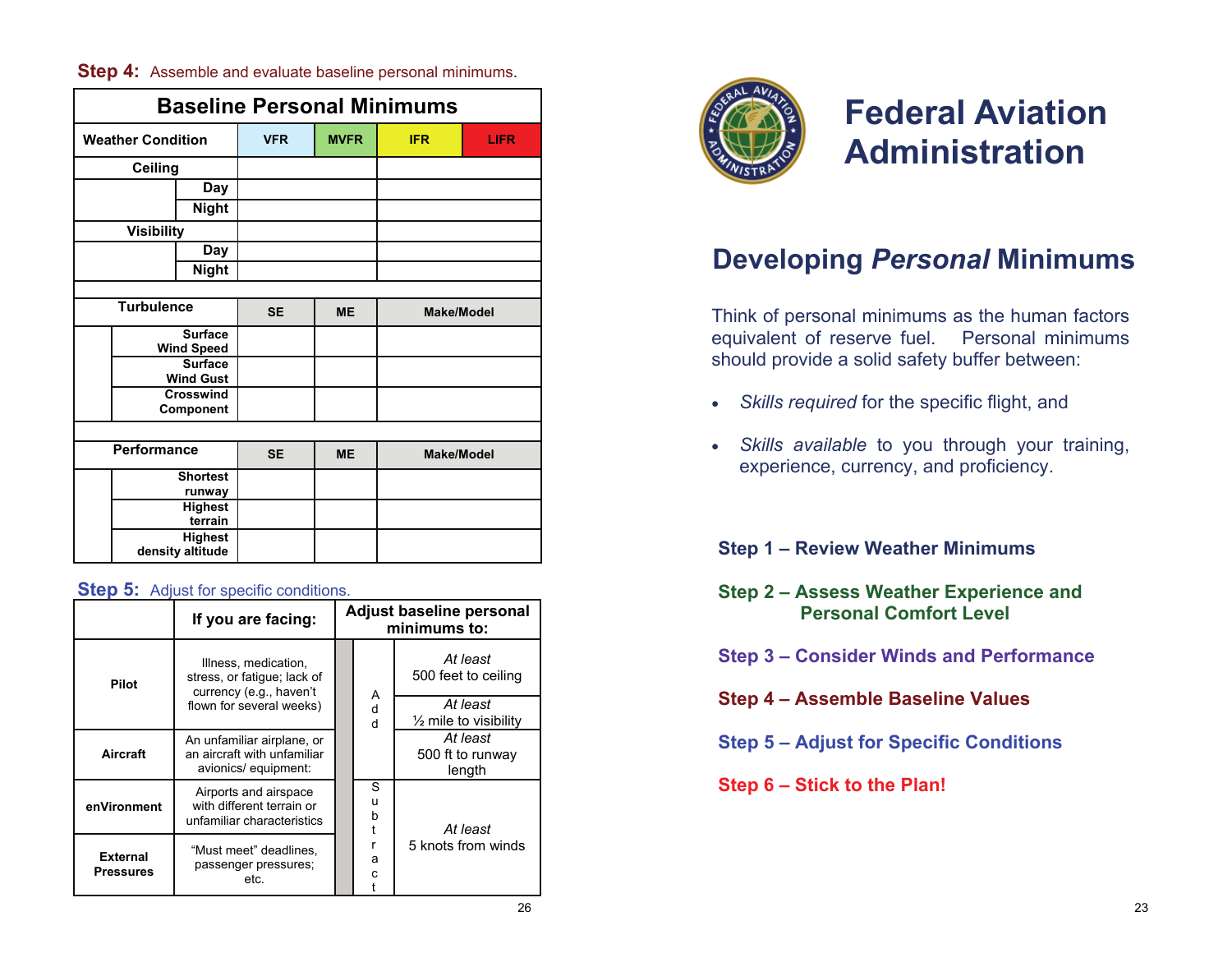| Category    | <b>Ceiling</b>           |        | <b>Visibility</b>              |
|-------------|--------------------------|--------|--------------------------------|
| <b>VFR</b>  | greater than 3,000 AGL   |        | greater than 5 miles           |
| <b>MVFR</b> | 1,000 to 3,000 AGL       | and/or | 3 to 5 miles                   |
| <b>IFR</b>  | 500 to 999 AGL<br>and/or |        | 1 mile to less than 3<br>miles |
| <b>LIFR</b> | below 500 AGL            | and/or | less than 1 mile               |

**Step 1:** Review definitions for VFR & IFR weather minimums.

#### Step 2(a): Record certification, training, & recent experience.

| <b>CERTIFICATION LEVEL</b>                         |
|----------------------------------------------------|
| Certificate level (e.g., private, commercial, ATP) |
| Ratings (e.g., instrument, multiengine)            |
| Endorsements (e.g., complex, HP, high altitude)    |
| <b>TRAINING SUMMARY</b>                            |
| Flight review (e.g., certificate, rating, Wings)   |
| <b>Instrument Proficiency Check</b>                |
| Time since checkout in airplane 1                  |
| Time since checkout in airplane 2                  |
| <b>EXPERIENCE</b>                                  |
| Total flying time                                  |
| Years of flying experience                         |
| <b>RECENT EXPERIENCE (last 12 months)</b>          |
| Hours                                              |
| Hours in this airplane (or identical model)        |
| Normal Landings                                    |
| Crosswind landings                                 |
| Night hours                                        |
| Night landings                                     |
| Hours flown in high density altitude               |
| Hours flown in mountainous terrain                 |
| <b>IFR hours</b>                                   |
| IMC hours (actual conditions)                      |
| Approaches (actual or simulated)                   |
| Time with specific GPS navigator                   |
| Time with specific autopilot                       |

**Step 2(b):** Enter values for weather experience/ "comfort level."

|                             | <b>Experience &amp; "Comfort Level" Assessment</b><br><b>Combined VFR &amp; IFR</b> |            |             |            |             |
|-----------------------------|-------------------------------------------------------------------------------------|------------|-------------|------------|-------------|
| Weather<br><b>Condition</b> |                                                                                     | <b>VFR</b> | <b>MVFR</b> | <b>IFR</b> | <b>LIFR</b> |
| <b>Ceiling</b>              |                                                                                     |            |             |            |             |
|                             | Day                                                                                 |            |             |            |             |
|                             | <b>Night</b>                                                                        |            |             |            |             |
| <b>Visibility</b>           |                                                                                     |            |             |            |             |
|                             | Day                                                                                 |            |             |            |             |
|                             | <b>Night</b>                                                                        |            |             |            |             |

#### **Step 3(a):** Enter values for experience / comfort in turbulence.

| <b>Experience &amp; "Comfort Level" Assessment</b><br><b>Wind &amp; Turbulence</b> |  |  |                       |
|------------------------------------------------------------------------------------|--|--|-----------------------|
| <b>SE</b><br><b>ME</b>                                                             |  |  | Make/<br><b>Model</b> |
| <b>Turbulence</b>                                                                  |  |  |                       |
| <b>Surface wind speed</b>                                                          |  |  |                       |
| <b>Surface wind gusts</b>                                                          |  |  |                       |
| <b>Crosswind component</b>                                                         |  |  |                       |

#### **Step 3(b):** Enter values for performance.

| <b>Experience &amp; "Comfort Level" Assessment</b><br><b>Performance Factors</b> |           |           |                       |
|----------------------------------------------------------------------------------|-----------|-----------|-----------------------|
|                                                                                  | <b>SE</b> | <b>ME</b> | Make/<br><b>Model</b> |
| <b>Performance</b>                                                               |           |           |                       |
| <b>Shortest runway</b>                                                           |           |           |                       |
| <b>Highest terrain</b>                                                           |           |           |                       |
| <b>Highest density altitude</b>                                                  |           |           |                       |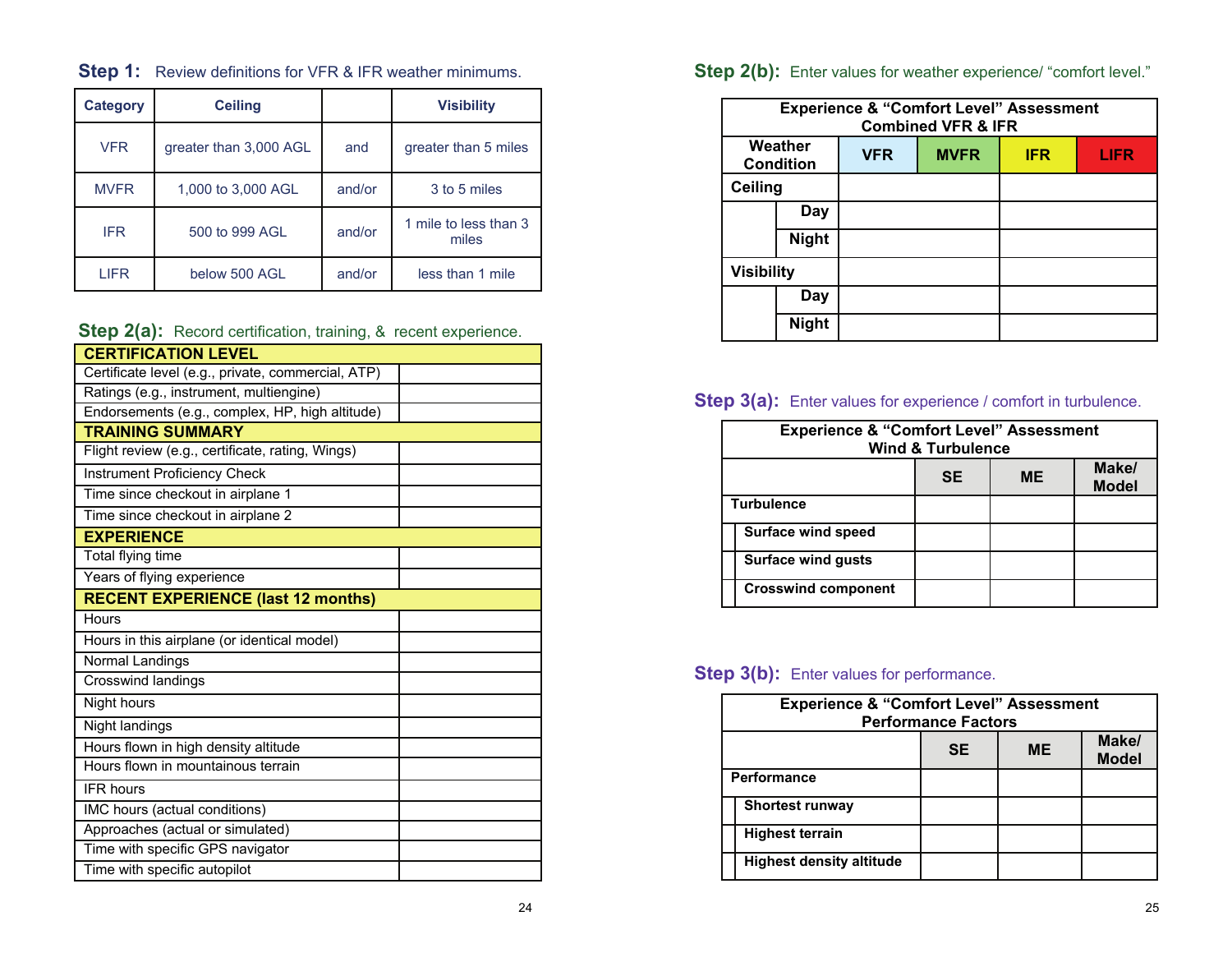### **3-P Risk Management Process**

Good aeronautical decision-making includes risk management, a process that systematically identifies hazards, assesses the degree of risk, and determines the best course of action. There are many models for risk management, including charts that generate a numerical "score." Although these tools can be useful, numbers-based tools suggest a level of precision that may be misleading.

An alternative method is the Perceive – Process – Perform risk management and aeronautical decision-making model developed by the FAA Aviation Safety Program. There are three basic steps in this model:



*PERCEIVE* hazards *PROCESS* to evaluate level of risk *PERFORM* risk management

**PERCEIVE:** The goal is to identify hazards, which are events, objects, or circumstances that could contribute to an undesired event. You need to consider hazards associated with:

 **P**ilot  **A**ircraft en**V**ironment  **E**xternal Pressures.

**PROCESS:** Ask questions to determine what can hurt you. In short, why do you have to **CARE** about these hazards?

What are the **C**onsequences? What are the **A**lternatives available to me? What is the **R**eality of the situation facing me? What kind of **E**xternal pressures may affect my thinking?

**PERFORM:** Change the situation in your favor. Your objective is to make sure the hazard does not hurt **ME** or my passengers, so work to either

**M**itigate the risk involved, or **E**liminate the risk involved.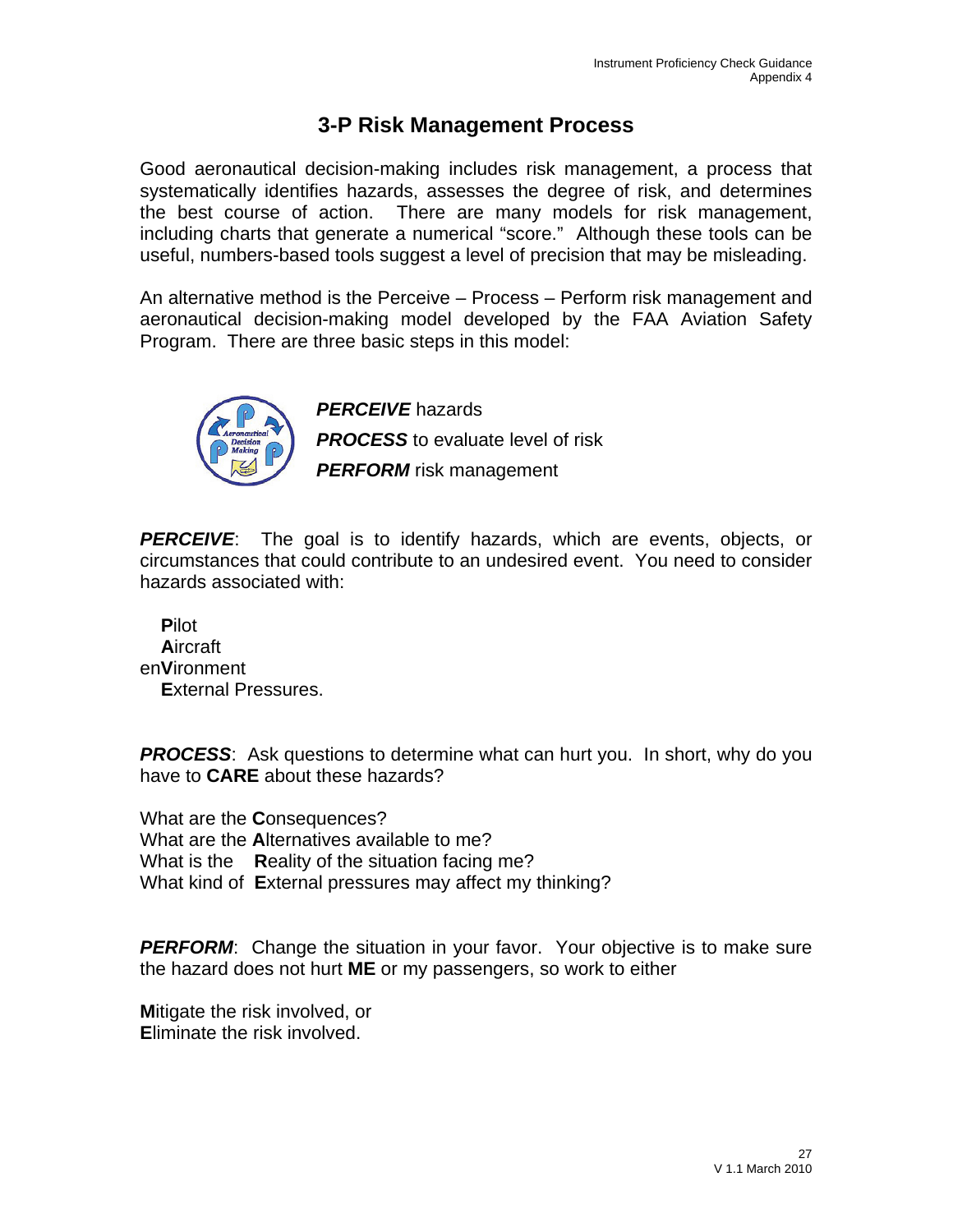

|                    | Departure | En route | Destination |
|--------------------|-----------|----------|-------------|
| Escapes/Alternates |           |          |             |
| Reserve fuel       |           |          |             |
| Terrain avoidance  |           |          |             |
| Passenger plan     |           |          |             |

Call Flight Service or DUATS:

•Request standard briefing

•File IFR flight plan

•Verify information / picture gained from other sources

•Modify plans as necessary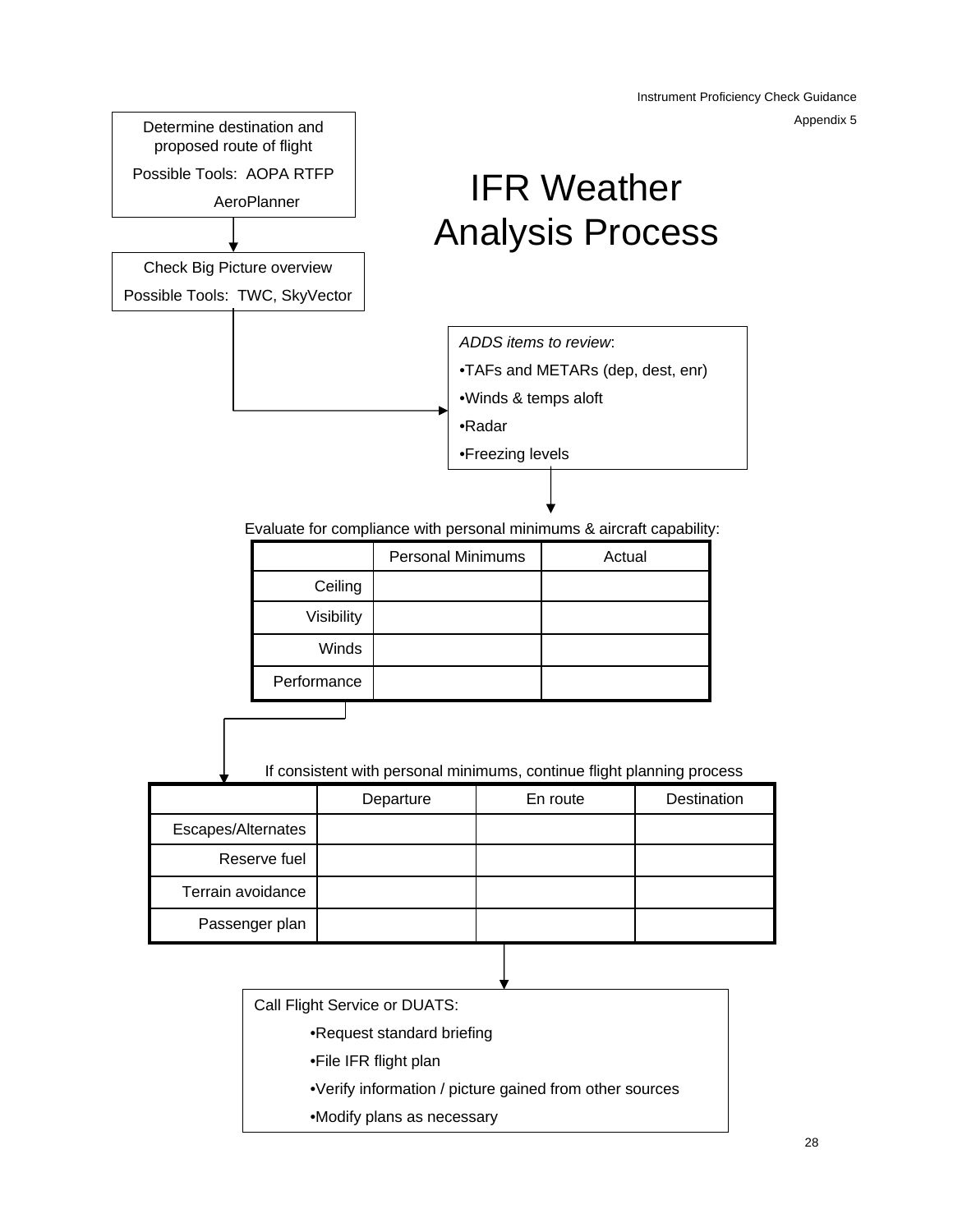### Regional / Seasonal Weather Considerations

| Topography                               | Location:______________________ |  |
|------------------------------------------|---------------------------------|--|
|                                          | Mountains: highest elevation    |  |
| □ Bodies of water:<br>□ Bodies of water: |                                 |  |
| Other features:                          |                                 |  |

\_\_\_\_\_\_\_\_\_\_\_\_\_\_\_\_\_\_\_\_\_\_\_\_\_\_\_\_\_\_\_\_\_\_\_\_\_\_\_\_\_\_\_\_\_\_\_\_\_\_\_\_\_\_\_\_

### Seasonal Weather Characteristics

|                 | Winter | Spring | Summer | Autumn |
|-----------------|--------|--------|--------|--------|
| Average temps   |        |        |        |        |
| Ceiling         |        |        |        |        |
| Visibility      |        |        |        |        |
| Wind direction  |        |        |        |        |
| Wind velocity   |        |        |        |        |
| TS activity     |        |        |        |        |
| Icing potential |        |        |        |        |
| Other           |        |        |        |        |

\_\_\_\_\_\_\_\_\_\_\_\_\_\_\_\_\_\_\_\_\_\_\_\_\_\_\_\_\_\_\_\_\_\_\_\_\_\_\_\_\_\_\_\_\_\_\_\_\_\_\_\_\_\_\_\_\_\_\_\_\_\_

\_\_\_\_\_\_\_\_\_\_\_\_\_\_\_\_\_\_\_\_\_\_\_\_\_\_\_\_\_\_\_\_\_\_\_\_\_\_\_\_\_\_\_\_\_\_\_\_\_\_\_\_\_\_\_\_\_\_\_\_\_\_

\_\_\_\_\_\_\_\_\_\_\_\_\_\_\_\_\_\_\_\_\_\_\_\_\_\_\_\_\_\_\_\_\_\_\_\_\_\_\_\_\_\_\_\_\_\_\_\_\_\_\_\_\_\_\_\_\_\_\_\_\_\_

Most Important "Local Knowledge" Tips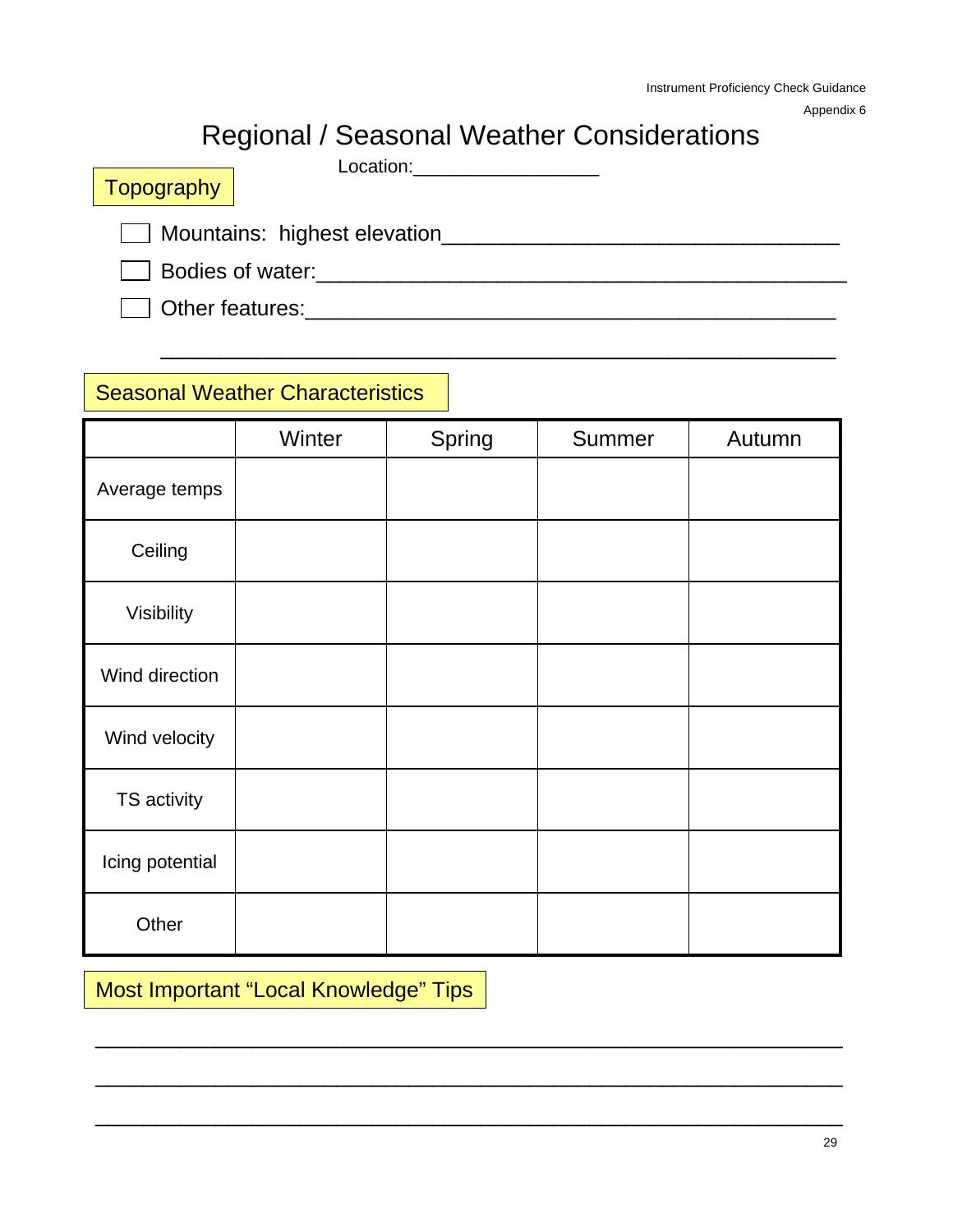### **Instrument Training and Proficiency Plan**

| Pilot's Name: |                     |
|---------------|---------------------|
| Date:         | <b>Review Date:</b> |

### **Instrument Training Goals**

|        | Certificate Level (Private, Commercial, ATP)          |
|--------|-------------------------------------------------------|
|        | Ratings (Instrument, AMEL, ASES, AMES, etc)           |
|        | Phase in Pilot Proficiency (Wings) Program            |
|        | Instructor Qualifications (CFI, CFI-I, MEI, AGI, IGI) |
| Other: |                                                       |
|        |                                                       |

### **Instrument Proficiency Goals**

|        | Lower personal minimums to:       |                                                                                                                |
|--------|-----------------------------------|----------------------------------------------------------------------------------------------------------------|
|        |                                   | Ceiling<br><b>Visibility</b><br>Winds<br><b>Precision Approach Minimums</b><br>Non-Precision Approach Minimums |
|        | Fly IFR / IMC at least:           |                                                                                                                |
|        |                                   | Times per month<br>Hours per month<br>Hours per year<br>XC flights per year<br>Night hours per month           |
|        | Make an IFR / IMC XC trip to:     |                                                                                                                |
| Other: |                                   |                                                                                                                |
|        | <b>Aeronautical Training Plan</b> |                                                                                                                |
|        |                                   |                                                                                                                |

\_\_\_\_\_\_\_\_\_\_\_\_\_\_\_\_\_\_\_\_\_\_\_\_\_\_\_\_\_\_\_\_\_\_\_\_\_\_\_\_\_\_\_\_\_\_\_\_\_\_\_\_\_\_\_\_\_\_\_\_\_\_\_\_ \_\_\_\_\_\_\_\_\_\_\_\_\_\_\_\_\_\_\_\_\_\_\_\_\_\_\_\_\_\_\_\_\_\_\_\_\_\_\_\_\_\_\_\_\_\_\_\_\_\_\_\_\_\_\_\_\_\_\_\_\_\_\_\_

\_\_\_\_\_\_\_\_\_\_\_\_\_\_\_\_\_\_\_\_\_\_\_\_\_\_\_\_\_\_\_\_\_\_\_\_\_\_\_\_\_\_\_\_\_\_\_\_\_\_\_\_\_\_\_\_\_\_\_\_\_\_\_\_